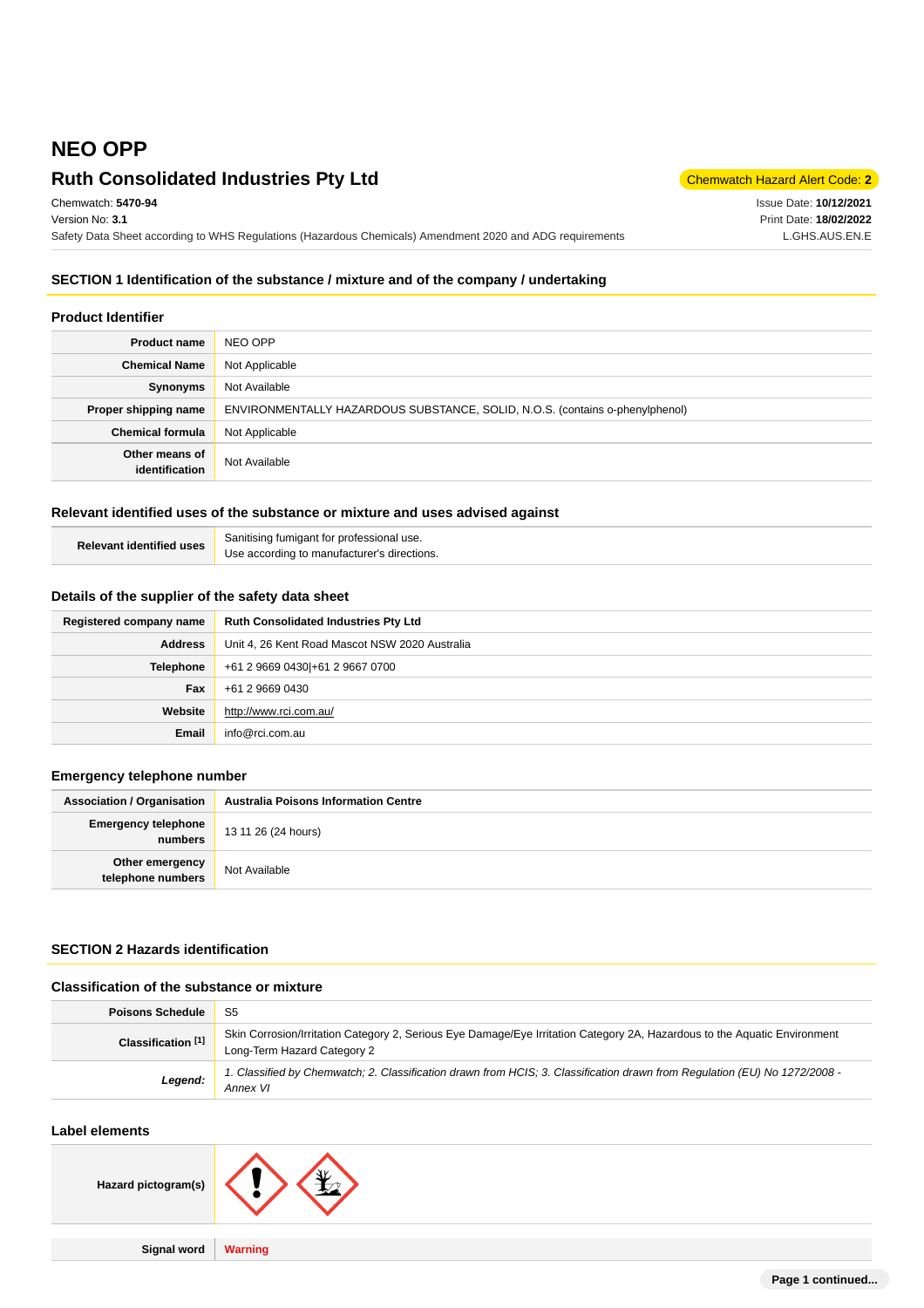## **Hazard statement(s)**

| H315 | Causes skin irritation.                          |
|------|--------------------------------------------------|
| H319 | Causes serious eye irritation.                   |
| H411 | Toxic to aquatic life with long lasting effects. |

# **Precautionary statement(s) Prevention**

| <b>P273</b> | Avoid release to the environment.                                                |
|-------------|----------------------------------------------------------------------------------|
| <b>P280</b> | Wear protective gloves, protective clothing, eye protection and face protection. |
| P264        | Wash all exposed external body areas thoroughly after handling.                  |

# **Precautionary statement(s) Response**

| P305+P351+P338 | IF IN EYES: Rinse cautiously with water for several minutes. Remove contact lenses, if present and easy to do. Continue rinsing. |  |  |
|----------------|----------------------------------------------------------------------------------------------------------------------------------|--|--|
| P337+P313      | If eye irritation persists: Get medical advice/attention.                                                                        |  |  |
| P391           | Collect spillage.                                                                                                                |  |  |
| P302+P352      | IF ON SKIN: Wash with plenty of water and soap.                                                                                  |  |  |
| P332+P313      | If skin irritation occurs: Get medical advice/attention.                                                                         |  |  |
| P362+P364      | Take off contaminated clothing and wash it before reuse.                                                                         |  |  |

### **Precautionary statement(s) Storage**

Not Applicable

#### **Precautionary statement(s) Disposal**

**P501** Dispose of contents/container to authorised hazardous or special waste collection point in accordance with any local regulation.

# **SECTION 3 Composition / information on ingredients**

## **Substances**

See section below for composition of Mixtures

### **Mixtures**

| <b>CAS No</b> | %[weight]                                                                                                                                                                                      | <b>Name</b>    |
|---------------|------------------------------------------------------------------------------------------------------------------------------------------------------------------------------------------------|----------------|
| $90 - 43 - 7$ | $10-12$                                                                                                                                                                                        | o-phenylphenol |
| Leaend:       | 1. Classified by Chemwatch; 2. Classification drawn from HCIS; 3. Classification drawn from Regulation (EU) No 1272/2008 -<br>Annex VI; 4. Classification drawn from C&L * EU IOELVs available |                |

# **SECTION 4 First aid measures**

# **Description of first aid measures**

| <b>Eye Contact</b>  | If this product comes in contact with the eyes:<br>* Wash out immediately with fresh running water.<br>Ensure complete irrigation of the eye by keeping eyelids apart and away from eye and moving the eyelids by occasionally<br>lifting the upper and lower lids.<br>Seek medical attention without delay; if pain persists or recurs seek medical attention.<br>▶ Removal of contact lenses after an eye injury should only be undertaken by skilled personnel.                  |
|---------------------|-------------------------------------------------------------------------------------------------------------------------------------------------------------------------------------------------------------------------------------------------------------------------------------------------------------------------------------------------------------------------------------------------------------------------------------------------------------------------------------|
| <b>Skin Contact</b> | If skin contact occurs:<br>Immediately remove all contaminated clothing, including footwear.<br>Flush skin and hair with running water (and soap if available).<br>Seek medical attention in event of irritation.                                                                                                                                                                                                                                                                   |
| <b>Inhalation</b>   | If fumes or combustion products are inhaled remove from contaminated area.<br>Lay patient down. Keep warm and rested.<br>Prostheses such as false teeth, which may block airway, should be removed, where possible, prior to initiating first aid<br>procedures.<br>Apply artificial respiration if not breathing, preferably with a demand valve resuscitator, bag-valve mask device, or pocket<br>mask as trained. Perform CPR if necessary.<br>Transport to hospital, or doctor. |
| Ingestion           | If swallowed do <b>NOT</b> induce vomiting.<br>If vomiting occurs, lean patient forward or place on left side (head-down position, if possible) to maintain open airway and<br>prevent aspiration.                                                                                                                                                                                                                                                                                  |
|                     | Continued                                                                                                                                                                                                                                                                                                                                                                                                                                                                           |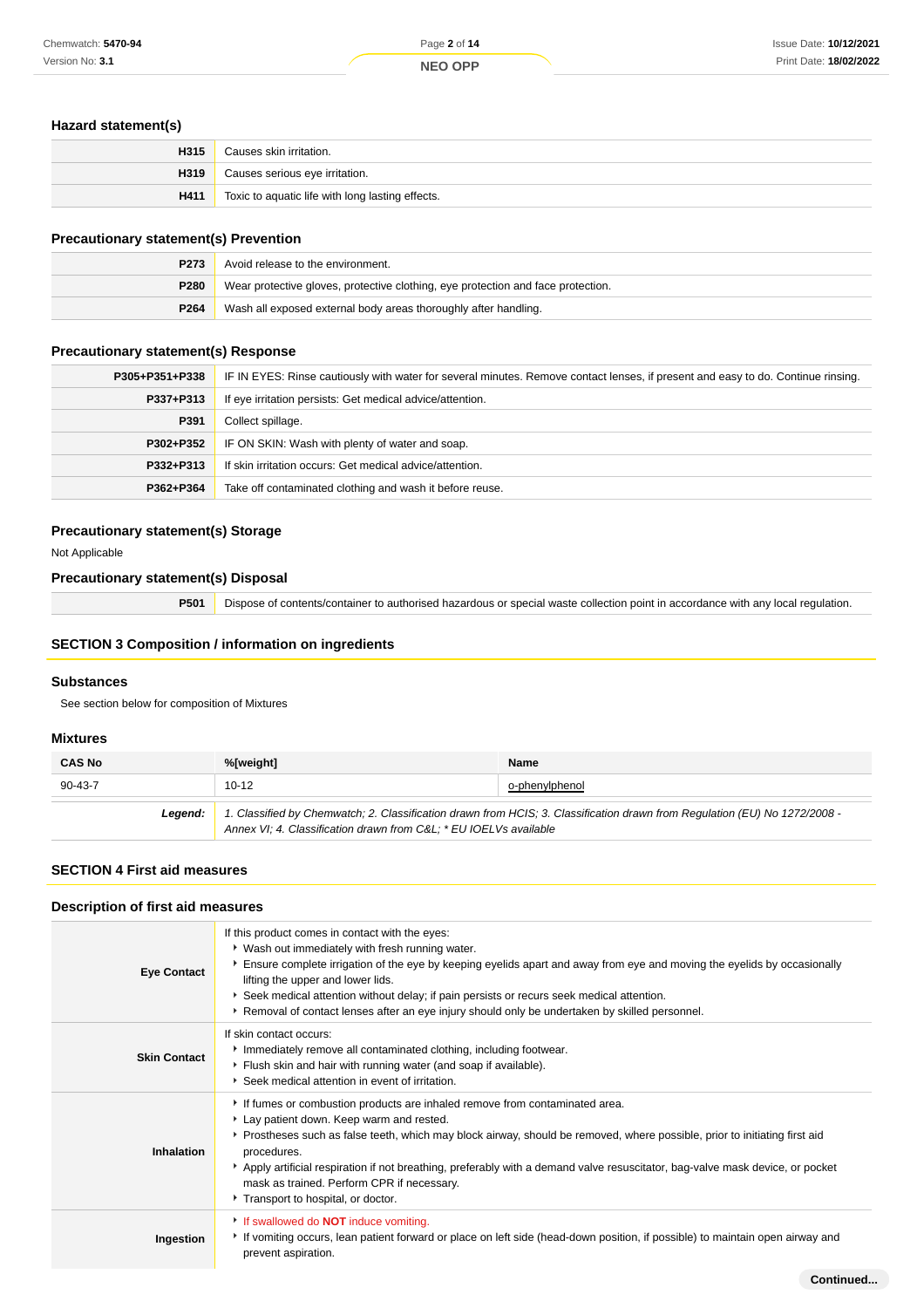- Observe the patient carefully.
- Never give liquid to a person showing signs of being sleepy or with reduced awareness; i.e. becoming unconscious.
- Give water to rinse out mouth, then provide liquid slowly and as much as casualty can comfortably drink.
- Seek medical advice.

#### **Indication of any immediate medical attention and special treatment needed**

For acute or short term repeated exposures to phenols/ cresols:

- Phenol is absorbed rapidly through lungs and skin. [Massive skin contact may result in collapse and death]\*
- [Ingestion may result in ulceration of upper respiratory tract; perforation of oesophagus and/or stomach, with attendant complications, may occur. Oesophageal stricture may occur.]\*
- An initial excitatory phase may present. Convulsions may appear as long as 18 hours after ingestion. Hypotension and ventricular tachycardia that require vasopressor and antiarrhythmic therapy, respectively, can occur.
- Respiratory arrest, ventricular dysrhythmias, seizures and metabolic acidosis may complicate severe phenol exposures so the initial attention should be directed towards stabilisation of breathing and circulation with ventilation, intubation, intravenous lines, fluids and cardiac monitoring as indicated.
- [Vegetable oils retard absorption; do NOT use paraffin oils or alcohols. Gastric lavage, with endotracheal intubation, should be repeated until phenol odour is no longer detectable; follow with vegetable oil. A saline cathartic should then be given.]\* ALTERNATIVELY: Activated charcoal (1g/kg) may be given. A cathartic should be given after oral activated charcoal.
- Severe poisoning may require slow intravenous injection of methylene blue to treat methaemoglobinaemia.
- [Renal failure may require haemodialysis.]\*
- Most absorbed phenol is biotransformed by the liver to ethereal and glucuronide sulfates and is eliminated almost completely after 24 hours. [Ellenhorn and Barceloux: Medical Toxicology] \*[Union Carbide]

#### BIOLOGICAL EXPOSURE INDEX - BEI

These represent the determinants observed in specimens collected from a healthy worker who has been exposed to the Exposure Standard (ES or TLV):

| Determinant              | Index                | Sampling Time | Comments |
|--------------------------|----------------------|---------------|----------|
| 1. Total phenol in blood | 250 mg/gm creatinine | End of shift  | B, NS    |

B: Background levels occur in specimens collected from subjects **NOT** exposed

NS: Non-specific determinant; also seen in exposure to other materials

#### **SECTION 5 Firefighting measures**

#### **Extinguishing media**

- Water spray or fog.
- Foam.
- **Dry chemical powder.**
- BCF (where regulations permit).
- Carbon dioxide.

#### **Special hazards arising from the substrate or mixture**

| Avoid contamination with oxidising agents i.e. nitrates, oxidising acids, chlorine bleaches, pool chlorine etc. as ignition may<br><b>Fire Incompatibility</b><br>result |
|--------------------------------------------------------------------------------------------------------------------------------------------------------------------------|
|--------------------------------------------------------------------------------------------------------------------------------------------------------------------------|

#### **Advice for firefighters**

| <b>Fire Fighting</b>         | Alert Fire Brigade and tell them location and nature of hazard.<br>• Wear breathing apparatus plus protective gloves in the event of a fire.<br>Prevent, by any means available, spillage from entering drains or water courses.<br>• Use fire fighting procedures suitable for surrounding area.<br>DO NOT approach containers suspected to be hot.<br>▶ Cool fire exposed containers with water spray from a protected location.<br>If safe to do so, remove containers from path of fire.<br>Equipment should be thoroughly decontaminated after use.                                                                                                                                                                                                                                                                                                                                                                                            |
|------------------------------|-----------------------------------------------------------------------------------------------------------------------------------------------------------------------------------------------------------------------------------------------------------------------------------------------------------------------------------------------------------------------------------------------------------------------------------------------------------------------------------------------------------------------------------------------------------------------------------------------------------------------------------------------------------------------------------------------------------------------------------------------------------------------------------------------------------------------------------------------------------------------------------------------------------------------------------------------------|
| <b>Fire/Explosion Hazard</b> | Solid which exhibits difficult combustion or is difficult to ignite.<br>Avoid generating dust, particularly clouds of dust in a confined or unventilated space as dusts may form an explosive mixture<br>with air, and any source of ignition, i.e. flame or spark, will cause fire or explosion.<br>> Dust clouds generated by the fine grinding of the solid are a particular hazard; accumulations of fine dust (420 micron or less)<br>may burn rapidly and fiercely if ignited; once initiated larger particles up to 1400 microns diameter will contribute to the<br>propagation of an explosion.<br>A dust explosion may release large quantities of gaseous products; this in turn creates a subsequent pressure rise of<br>explosive force capable of damaging plant and buildings and injuring people.<br>► Usually the initial or primary explosion takes place in a confined space such as plant or machinery, and can be of sufficient |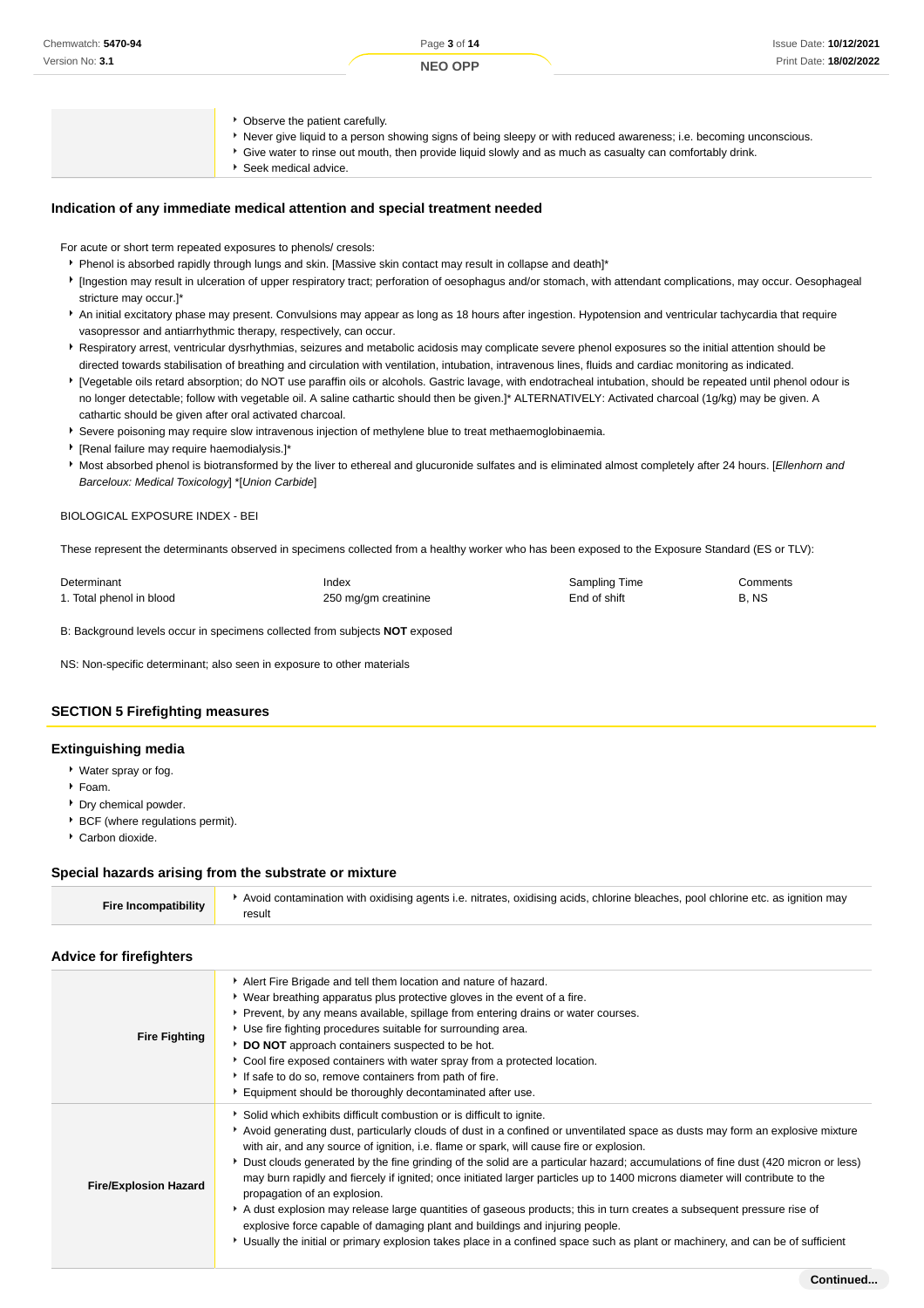| Chemwatch: 5470-94 | Page 4 of 14                                                                                                                                                                                                                                                                                                                                                                                                                                                                                                                                                                                                                                                                                                                                                                                                                                                                                                                                                         | <b>Issue Date: 10/12/2021</b> |
|--------------------|----------------------------------------------------------------------------------------------------------------------------------------------------------------------------------------------------------------------------------------------------------------------------------------------------------------------------------------------------------------------------------------------------------------------------------------------------------------------------------------------------------------------------------------------------------------------------------------------------------------------------------------------------------------------------------------------------------------------------------------------------------------------------------------------------------------------------------------------------------------------------------------------------------------------------------------------------------------------|-------------------------------|
| Version No: 3.1    | <b>NEO OPP</b>                                                                                                                                                                                                                                                                                                                                                                                                                                                                                                                                                                                                                                                                                                                                                                                                                                                                                                                                                       | Print Date: 18/02/2022        |
|                    | force to damage or rupture the plant. If the shock wave from the primary explosion enters the surrounding area, it will disturb<br>any settled dust layers, forming a second dust cloud, and often initiate a much larger secondary explosion. All large scale<br>explosions have resulted from chain reactions of this type.<br>▶ Dry dust can also be charged electrostatically by turbulence, pneumatic transport, pouring, in exhaust ducts and during<br>transport.<br>► Build-up of electrostatic charge may be prevented by bonding and grounding.<br>• Powder handling equipment such as dust collectors, dryers and mills may require additional protection measures such as<br>explosion venting.<br>All movable parts coming in contact with this material should have a speed of less than 1-metre/sec.<br>Combustion products include:<br>carbon monoxide (CO)<br>carbon dioxide (CO2)<br>other pyrolysis products typical of burning organic material. |                               |
| <b>HAZCHEM</b>     | 2Z                                                                                                                                                                                                                                                                                                                                                                                                                                                                                                                                                                                                                                                                                                                                                                                                                                                                                                                                                                   |                               |

# **SECTION 6 Accidental release measures**

# **Personal precautions, protective equipment and emergency procedures**

See section 8

# **Environmental precautions**

See section 12

# **Methods and material for containment and cleaning up**

| <b>Minor Spills</b> | Environmental hazard - contain spillage.<br>▶ Remove all ignition sources.<br>Clean up all spills immediately.<br>Avoid contact with skin and eyes.<br>► Control personal contact with the substance, by using protective equipment.<br>Use dry clean up procedures and avoid generating dust.<br>• Place in a suitable, labelled container for waste disposal.                                                                                                                                                                                                                                                                                                                                                                                                                     |
|---------------------|-------------------------------------------------------------------------------------------------------------------------------------------------------------------------------------------------------------------------------------------------------------------------------------------------------------------------------------------------------------------------------------------------------------------------------------------------------------------------------------------------------------------------------------------------------------------------------------------------------------------------------------------------------------------------------------------------------------------------------------------------------------------------------------|
| <b>Major Spills</b> | Environmental hazard - contain spillage.<br>Moderate hazard.<br>CAUTION: Advise personnel in area.<br>Alert Emergency Services and tell them location and nature of hazard.<br>Control personal contact by wearing protective clothing.<br>▶ Prevent, by any means available, spillage from entering drains or water courses.<br>▶ Recover product wherever possible.<br>F IF DRY: Use dry clean up procedures and avoid generating dust. Collect residues and place in sealed plastic bags or other<br>containers for disposal. <b>IF WET:</b> Vacuum/shovel up and place in labelled containers for disposal.<br>ALWAYS: Wash area down with large amounts of water and prevent runoff into drains.<br>If contamination of drains or waterways occurs, advise Emergency Services. |

Personal Protective Equipment advice is contained in Section 8 of the SDS.

# **SECTION 7 Handling and storage**

# **Precautions for safe handling**

| Avoid all personal contact, including inhalation.<br>▸ Wear protective clothing when risk of exposure occurs.<br>Use in a well-ventilated area.<br>Prevent concentration in hollows and sumps.<br>DO NOT enter confined spaces until atmosphere has been checked.<br>DO NOT allow material to contact humans, exposed food or food utensils.<br>Avoid contact with incompatible materials.<br>When handling, <b>DO NOT</b> eat, drink or smoke.<br>Keep containers securely sealed when not in use.<br>Avoid physical damage to containers.<br>Safe handling<br>Always wash hands with soap and water after handling.<br>▶ Work clothes should be laundered separately. Launder contaminated clothing before re-use.<br>Use good occupational work practice.<br>Observe manufacturer's storage and handling recommendations contained within this SDS.<br>Atmosphere should be regularly checked against established exposure standards to ensure safe working conditions are<br>maintained.<br>• Organic powders when finely divided over a range of concentrations regardless of particulate size or shape and suspended in<br>air or some other oxidizing medium may form explosive dust-air mixtures and result in a fire or dust explosion (including<br>secondary explosions) |  |
|-------------------------------------------------------------------------------------------------------------------------------------------------------------------------------------------------------------------------------------------------------------------------------------------------------------------------------------------------------------------------------------------------------------------------------------------------------------------------------------------------------------------------------------------------------------------------------------------------------------------------------------------------------------------------------------------------------------------------------------------------------------------------------------------------------------------------------------------------------------------------------------------------------------------------------------------------------------------------------------------------------------------------------------------------------------------------------------------------------------------------------------------------------------------------------------------------------------------------------------------------------------------------------------|--|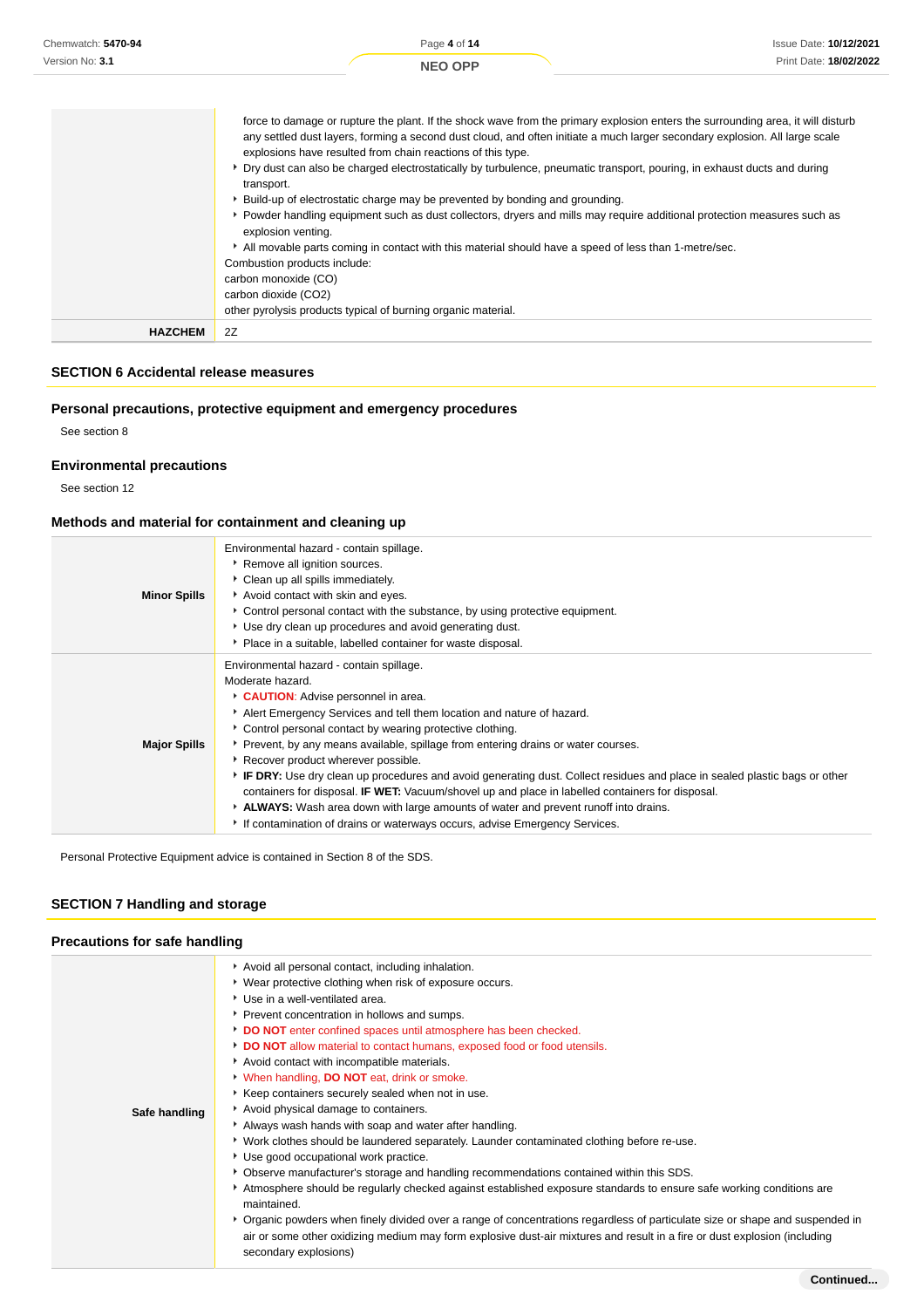|                   | Minimise airborne dust and eliminate all ignition sources. Keep away from heat, hot surfaces, sparks, and flame.                                                                                                                                                                                                                                                                                                            |
|-------------------|-----------------------------------------------------------------------------------------------------------------------------------------------------------------------------------------------------------------------------------------------------------------------------------------------------------------------------------------------------------------------------------------------------------------------------|
|                   | Establish good housekeeping practices.<br>▶ Remove dust accumulations on a regular basis by vacuuming or gentle sweeping to avoid creating dust clouds.                                                                                                                                                                                                                                                                     |
|                   | Use continuous suction at points of dust generation to capture and minimise the accumulation of dusts. Particular attention<br>should be given to overhead and hidden horizontal surfaces to minimise the probability of a "secondary" explosion. According<br>to NFPA Standard 654, dust layers 1/32 in. (0.8 mm) thick can be sufficient to warrant immediate cleaning of the area.<br>Do not use air hoses for cleaning. |
|                   | Minimise dry sweeping to avoid generation of dust clouds. Vacuum dust-accumulating surfaces and remove to a chemical<br>disposal area. Vacuums with explosion-proof motors should be used.                                                                                                                                                                                                                                  |
|                   | Control sources of static electricity. Dusts or their packages may accumulate static charges, and static discharge can be a<br>source of ignition.                                                                                                                                                                                                                                                                          |
|                   | Solids handling systems must be designed in accordance with applicable standards (e.g. NFPA including 654 and 77) and<br>other national guidance.                                                                                                                                                                                                                                                                           |
|                   | ▶ Do not empty directly into flammable solvents or in the presence of flammable vapors.                                                                                                                                                                                                                                                                                                                                     |
|                   | ▶ The operator, the packaging container and all equipment must be grounded with electrical bonding and grounding systems.                                                                                                                                                                                                                                                                                                   |
|                   | Plastic bags and plastics cannot be grounded, and antistatic bags do not completely protect against development of static<br>charges.                                                                                                                                                                                                                                                                                       |
|                   | Empty containers may contain residual dust which has the potential to accumulate following settling. Such dusts may explode in<br>the presence of an appropriate ignition source.                                                                                                                                                                                                                                           |
|                   | Do NOT cut, drill, grind or weld such containers.                                                                                                                                                                                                                                                                                                                                                                           |
|                   | In addition ensure such activity is not performed near full, partially empty or empty containers without appropriate workplace<br>safety authorisation or permit.                                                                                                                                                                                                                                                           |
|                   | Store in original containers.                                                                                                                                                                                                                                                                                                                                                                                               |
|                   | ▶ Keep containers securely sealed.                                                                                                                                                                                                                                                                                                                                                                                          |
|                   | Store in a cool, dry area protected from environmental extremes.                                                                                                                                                                                                                                                                                                                                                            |
|                   | Store away from incompatible materials and foodstuff containers.                                                                                                                                                                                                                                                                                                                                                            |
|                   | Protect containers against physical damage and check regularly for leaks.                                                                                                                                                                                                                                                                                                                                                   |
| Other information | ▶ Observe manufacturer's storage and handling recommendations contained within this SDS.                                                                                                                                                                                                                                                                                                                                    |
|                   | For major quantities:                                                                                                                                                                                                                                                                                                                                                                                                       |
|                   | Consider storage in bunded areas - ensure storage areas are isolated from sources of community water (including                                                                                                                                                                                                                                                                                                             |
|                   | stormwater, ground water, lakes and streams}.                                                                                                                                                                                                                                                                                                                                                                               |
|                   | Ensure that accidental discharge to air or water is the subject of a contingency disaster management plan; this may require<br>consultation with local authorities.                                                                                                                                                                                                                                                         |

# **Conditions for safe storage, including any incompatibilities**

| Suitable container      | Polyethylene or polypropylene container.<br>Check all containers are clearly labelled and free from leaks. |  |
|-------------------------|------------------------------------------------------------------------------------------------------------|--|
| Storage incompatibility | Avoid reaction with oxidising agents                                                                       |  |

# **SECTION 8 Exposure controls / personal protection**

# **Control parameters**

**Occupational Exposure Limits (OEL)**

#### I **INGREDIENT DATA**

Not Available

#### **Emergency Limits**

| Ingredient     | TEEL-1               | TEEL-2    |                     | TEEL-3    |
|----------------|----------------------|-----------|---------------------|-----------|
| o-phenylphenol | $29 \text{ mg/m}$    | 320 mg/m3 |                     | 490 mg/m3 |
| Ingredient     | <b>Original IDLH</b> |           | <b>Revised IDLH</b> |           |
| o-phenylphenol | Not Available        |           | Not Available       |           |

#### **Occupational Exposure Banding**

| Ingredient     | <b>Occupational Exposure Band Rating</b>                                                                                                                                                                                                                                                                                                                                 | <b>Occupational Exposure Band Limit</b> |  |
|----------------|--------------------------------------------------------------------------------------------------------------------------------------------------------------------------------------------------------------------------------------------------------------------------------------------------------------------------------------------------------------------------|-----------------------------------------|--|
| o-phenylphenol |                                                                                                                                                                                                                                                                                                                                                                          | $\leq$ 0.01 mg/m <sup>3</sup>           |  |
| Notes:         | Occupational exposure banding is a process of assigning chemicals into specific categories or bands based on a chemical's<br>potency and the adverse health outcomes associated with exposure. The output of this process is an occupational exposure<br>band (OEB), which corresponds to a range of exposure concentrations that are expected to protect worker health. |                                         |  |

#### **MATERIAL DATA**

#### **Exposure controls**

Appropriate engineering **Engineering controls are used to remove a hazard or place a barrier between the worker and the hazard. Well-designed**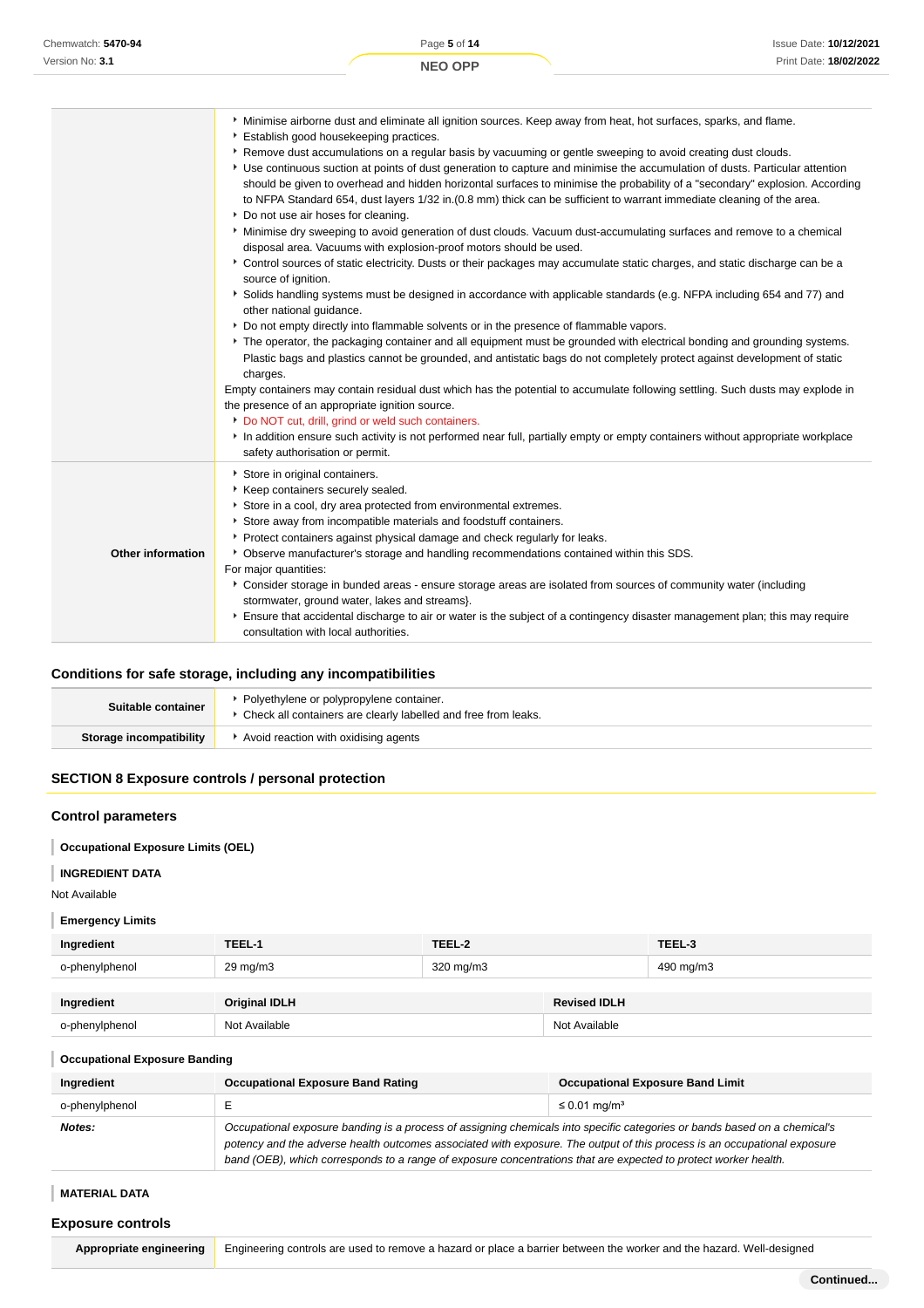engineering controls can be highly effective in protecting workers and will typically be independent of worker interactions to provide this high level of protection. The basic types of engineering controls are: Process controls which involve changing the way a job activity or process is done to reduce the risk.

Enclosure and/or isolation of emission source which keeps a selected hazard "physically" away from the worker and ventilation that strategically "adds" and "removes" air in the work environment. Ventilation can remove or dilute an air contaminant if designed properly. The design of a ventilation system must match the particular process and chemical or contaminant in use. Employers may need to use multiple types of controls to prevent employee overexposure.

Local exhaust ventilation usually required. If risk of overexposure exists, wear approved respirator. Correct fit is essential to obtain adequate protection. Supplied-air type respirator may be required in special circumstances. Correct fit is essential to ensure adequate protection.

An approved self contained breathing apparatus (SCBA) may be required in some situations.

Provide adequate ventilation in warehouse or closed storage area. Air contaminants generated in the workplace possess varying "escape" velocities which, in turn, determine the "capture velocities" of fresh circulating air required to effectively remove the contaminant.

| <b>Type of Contaminant:</b>                                                                                                                                                                                               | Air Speed:                          |
|---------------------------------------------------------------------------------------------------------------------------------------------------------------------------------------------------------------------------|-------------------------------------|
| solvent, vapours, degreasing etc., evaporating from tank (in still air).                                                                                                                                                  | $0.25 - 0.5$ m/s<br>(50-100 f/min.) |
| aerosols, fumes from pouring operations, intermittent container filling, low speed conveyer transfers,<br>welding, spray drift, plating acid fumes, pickling (released at low velocity into zone of active<br>generation) | $0.5 - 1$ m/s<br>$(100-200$ f/min.) |
| direct spray, spray painting in shallow booths, drum filling, conveyer loading, crusher dusts, gas<br>discharge (active generation into zone of rapid air motion)                                                         | $1-2.5$ m/s<br>(200-500 f/min.)     |
| grinding, abrasive blasting, tumbling, high speed wheel generated dusts (released at high initial<br>velocity into zone of very high rapid air motion).                                                                   | $2.5 - 10$ m/s<br>(500-2000 f/min.) |
| Within each range the appropriate value depends on:                                                                                                                                                                       |                                     |

**controls**

| Lower end of the range                                     | Upper end of the range           |  |  |
|------------------------------------------------------------|----------------------------------|--|--|
| 1: Room air currents minimal or favourable to capture      | 1: Disturbing room air currents  |  |  |
| 2: Contaminants of low toxicity or of nuisance value only. | 2: Contaminants of high toxicity |  |  |
| 3: Intermittent, low production.                           | 3: High production, heavy use    |  |  |
| 4: Large hood or large air mass in motion                  | 4: Small hood-local control only |  |  |

Simple theory shows that air velocity falls rapidly with distance away from the opening of a simple extraction pipe. Velocity generally decreases with the square of distance from the extraction point (in simple cases). Therefore the air speed at the extraction point should be adjusted, accordingly, after reference to distance from the contaminating source. The air velocity at the extraction fan, for example, should be a minimum of 1-2 m/s (200-400 f/min) for extraction of solvents generated in a tank 2 meters distant from the extraction point. Other mechanical considerations, producing performance deficits within the extraction apparatus, make it essential that theoretical air velocities are multiplied by factors of 10 or more when extraction systems are installed or used.

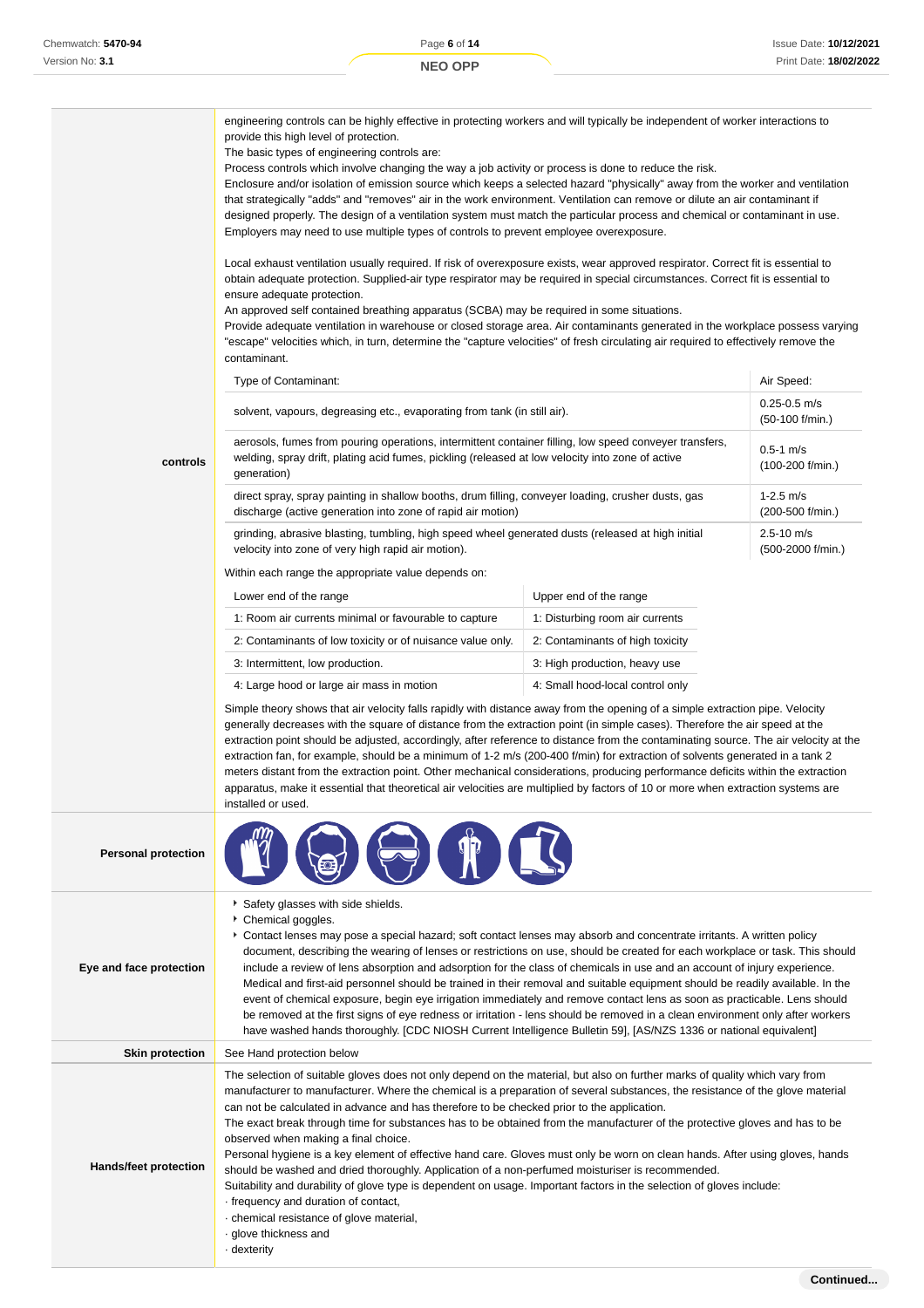| Version No: 3.1        | <b>NEO OPP</b>                                                                                                                                                                                                                                                                                                                                                                                                                                                                                                                                                                                                                                                                                                                                                                                                                                                                                                                                                                                                                                                                                                                                                                                                                                                                                                                                                                                                                                                                                                                                                                                                                                                                                                                                                                                                                                                                                                                                                                                                                                                                                                                                                                                                                                                                                                                                                                                                                                                                                                                                                                                                                                                                                                                                                                                                                                                                                 | Print Date: 18/02/2022 |  |
|------------------------|------------------------------------------------------------------------------------------------------------------------------------------------------------------------------------------------------------------------------------------------------------------------------------------------------------------------------------------------------------------------------------------------------------------------------------------------------------------------------------------------------------------------------------------------------------------------------------------------------------------------------------------------------------------------------------------------------------------------------------------------------------------------------------------------------------------------------------------------------------------------------------------------------------------------------------------------------------------------------------------------------------------------------------------------------------------------------------------------------------------------------------------------------------------------------------------------------------------------------------------------------------------------------------------------------------------------------------------------------------------------------------------------------------------------------------------------------------------------------------------------------------------------------------------------------------------------------------------------------------------------------------------------------------------------------------------------------------------------------------------------------------------------------------------------------------------------------------------------------------------------------------------------------------------------------------------------------------------------------------------------------------------------------------------------------------------------------------------------------------------------------------------------------------------------------------------------------------------------------------------------------------------------------------------------------------------------------------------------------------------------------------------------------------------------------------------------------------------------------------------------------------------------------------------------------------------------------------------------------------------------------------------------------------------------------------------------------------------------------------------------------------------------------------------------------------------------------------------------------------------------------------------------|------------------------|--|
|                        | Select gloves tested to a relevant standard (e.g. Europe EN 374, US F739, AS/NZS 2161.1 or national equivalent).<br>When prolonged or frequently repeated contact may occur, a glove with a protection class of 5 or higher (breakthrough time<br>greater than 240 minutes according to EN 374, AS/NZS 2161.10.1 or national equivalent) is recommended.<br>When only brief contact is expected, a glove with a protection class of 3 or higher (breakthrough time greater than 60 minutes<br>according to EN 374, AS/NZS 2161.10.1 or national equivalent) is recommended.<br>- Some glove polymer types are less affected by movement and this should be taken into account when considering gloves for<br>long-term use.<br>Contaminated gloves should be replaced.<br>As defined in ASTM F-739-96 in any application, gloves are rated as:<br>Excellent when breakthrough time > 480 min<br>Good when breakthrough time > 20 min<br>- Fair when breakthrough time < 20 min<br>· Poor when glove material degrades<br>For general applications, gloves with a thickness typically greater than 0.35 mm, are recommended.<br>It should be emphasised that glove thickness is not necessarily a good predictor of glove resistance to a specific chemical, as the<br>permeation efficiency of the glove will be dependent on the exact composition of the glove material. Therefore, glove selection<br>should also be based on consideration of the task requirements and knowledge of breakthrough times.<br>Glove thickness may also vary depending on the glove manufacturer, the glove type and the glove model. Therefore, the<br>manufacturers technical data should always be taken into account to ensure selection of the most appropriate glove for the task.<br>Note: Depending on the activity being conducted, gloves of varying thickness may be required for specific tasks. For example:<br>Thinner gloves (down to 0.1 mm or less) may be required where a high degree of manual dexterity is needed. However, these<br>gloves are only likely to give short duration protection and would normally be just for single use applications, then disposed of.<br>Thicker gloves (up to 3 mm or more) may be required where there is a mechanical (as well as a chemical) risk i.e. where there<br>is abrasion or puncture potential<br>Gloves must only be worn on clean hands. After using gloves, hands should be washed and dried thoroughly. Application of a<br>non-perfumed moisturiser is recommended.<br>Experience indicates that the following polymers are suitable as glove materials for protection against undissolved, dry solids,<br>where abrasive particles are not present.<br>• polychloroprene.<br>hitrile rubber.<br>butyl rubber.<br>▶ fluorocaoutchouc.<br>• polyvinyl chloride.<br>Gloves should be examined for wear and/ or degradation constantly. |                        |  |
| <b>Body protection</b> | See Other protection below                                                                                                                                                                                                                                                                                                                                                                                                                                                                                                                                                                                                                                                                                                                                                                                                                                                                                                                                                                                                                                                                                                                                                                                                                                                                                                                                                                                                                                                                                                                                                                                                                                                                                                                                                                                                                                                                                                                                                                                                                                                                                                                                                                                                                                                                                                                                                                                                                                                                                                                                                                                                                                                                                                                                                                                                                                                                     |                        |  |
| Other protection       | • Overalls.<br>P.V.C apron.<br>Barrier cream.<br>Skin cleansing cream.<br>▶ Eye wash unit.                                                                                                                                                                                                                                                                                                                                                                                                                                                                                                                                                                                                                                                                                                                                                                                                                                                                                                                                                                                                                                                                                                                                                                                                                                                                                                                                                                                                                                                                                                                                                                                                                                                                                                                                                                                                                                                                                                                                                                                                                                                                                                                                                                                                                                                                                                                                                                                                                                                                                                                                                                                                                                                                                                                                                                                                     |                        |  |

Page **7** of **14**

## **Respiratory protection**

Chemwatch: **5470-94**

Particulate. (AS/NZS 1716 & 1715, EN 143:2000 & 149:001, ANSI Z88 or national equivalent)

| <b>Required Minimum Protection Factor</b> | <b>Half-Face Respirator</b> | <b>Full-Face Respirator</b> | <b>Powered Air Respirator</b> |
|-------------------------------------------|-----------------------------|-----------------------------|-------------------------------|
| up to $10 \times ES$                      | P <sub>1</sub><br>Air-line* | <b>.</b>                    | PAPR-P1                       |
| up to $50 \times ES$                      | Air-line**                  | P <sub>2</sub>              | PAPR-P2                       |
| up to $100 \times ES$                     | $\overline{\phantom{0}}$    | P <sub>3</sub>              |                               |
|                                           |                             | Air-line*                   | $\overline{\phantom{0}}$      |
| $100 + x ES$                              | $\overline{\phantom{0}}$    | Air-line**                  | PAPR-P3                       |

\* - Negative pressure demand \*\* - Continuous flow

A(All classes) = Organic vapours, B AUS or B1 = Acid gasses, B2 = Acid gas or hydrogen cyanide(HCN), B3 = Acid gas or hydrogen cyanide(HCN), E = Sulfur dioxide(SO2), G = Agricultural chemicals, K = Ammonia(NH3), Hg = Mercury, NO = Oxides of nitrogen, MB = Methyl bromide, AX = Low boiling point organic compounds(below 65 degC)

· Respirators may be necessary when engineering and administrative controls do not adequately prevent exposures.

· The decision to use respiratory protection should be based on professional judgment that takes into account toxicity information, exposure measurement data, and frequency and likelihood of the worker's exposure - ensure users are not subject to high thermal loads which may result in heat stress or distress due to personal protective equipment (powered, positive flow, full face apparatus may be an option).

· Published occupational exposure limits, where they exist, will assist in determining the adequacy of the selected respiratory protection. These may be government mandated or vendor recommended.

· Certified respirators will be useful for protecting workers from inhalation of particulates when properly selected and fit tested as part of a complete respiratory protection program.

· Where protection from nuisance levels of dusts are desired, use type N95 (US) or type P1 (EN143) dust masks. Use respirators and components tested and approved under appropriate government standards such as NIOSH (US) or CEN (EU)

· Use approved positive flow mask if significant quantities of dust becomes airborne.

Issue Date: **10/12/2021**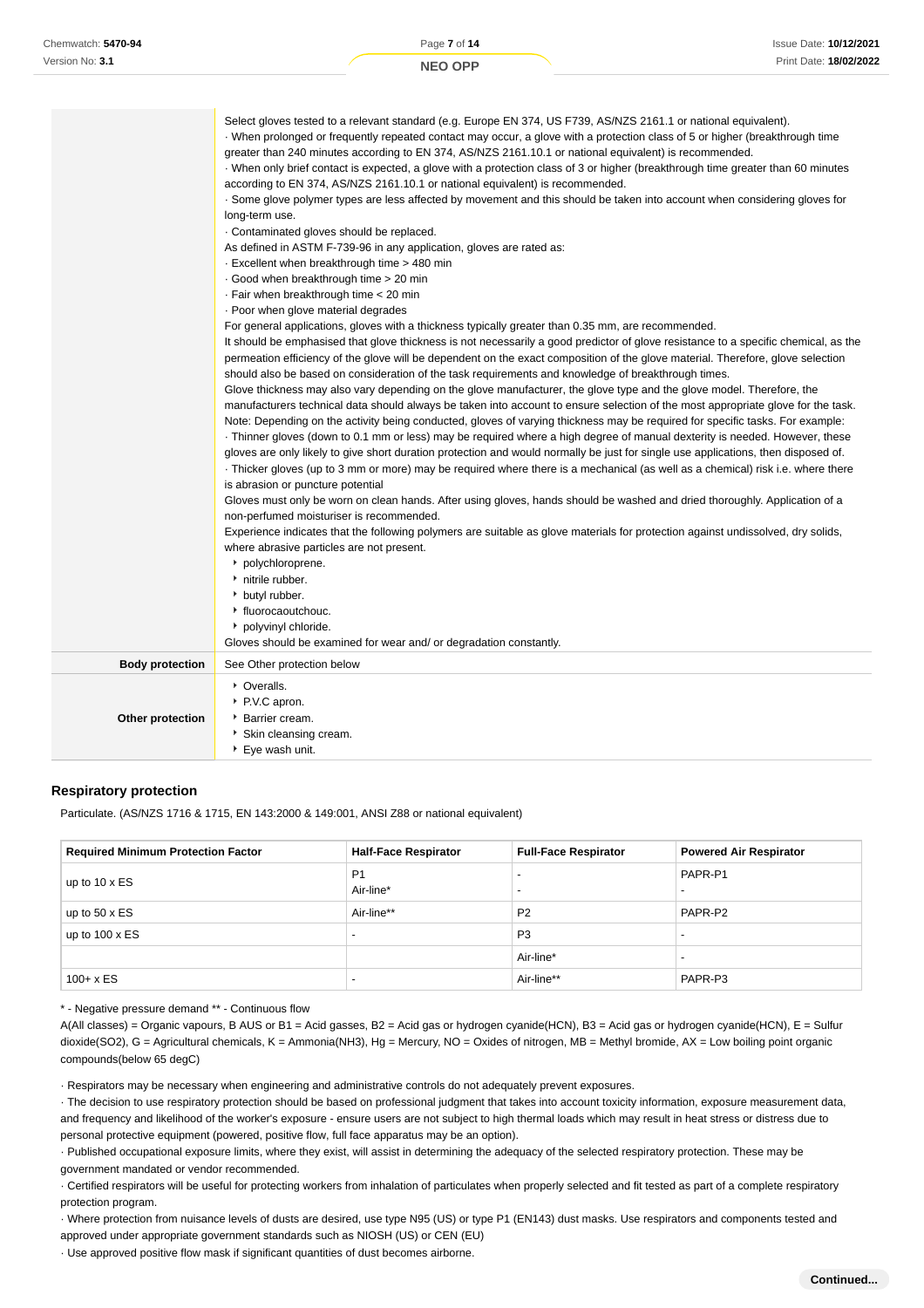- · Relatively small particles generated by mechanical processes eg. grinding, cutting, sanding, drilling, sawing.
- · Sub-micron thermally generated particles e.g. welding fumes, fertilizer and bushfire smoke.
- · Biologically active airborne particles under specified infection control applications e.g. viruses, bacteria, COVID-19, SARS

# **SECTION 9 Physical and chemical properties**

#### **Information on basic physical and chemical properties**

| Chemwatch: 5470-94                                                                                                                                                                                                                                                                                                                                                                                                                                                                                                                                                                                                                                               |                                                                           | Page 8 of 14                                                    |                                                                                       | <b>Issue Date: 10/12/202</b>                                                                                                                                                                                                                                        |
|------------------------------------------------------------------------------------------------------------------------------------------------------------------------------------------------------------------------------------------------------------------------------------------------------------------------------------------------------------------------------------------------------------------------------------------------------------------------------------------------------------------------------------------------------------------------------------------------------------------------------------------------------------------|---------------------------------------------------------------------------|-----------------------------------------------------------------|---------------------------------------------------------------------------------------|---------------------------------------------------------------------------------------------------------------------------------------------------------------------------------------------------------------------------------------------------------------------|
| Version No: 3.1                                                                                                                                                                                                                                                                                                                                                                                                                                                                                                                                                                                                                                                  |                                                                           | <b>NEO OPP</b>                                                  |                                                                                       | Print Date: 18/02/202                                                                                                                                                                                                                                               |
| Try to avoid creating dust conditions.<br>Class P2 particulate filters are used for protection against mechanically and thermally generated particulates or both.<br>P2 is a respiratory filter rating under various international standards, Filters at least 94% of airborne particles<br>Suitable for:<br>. Relatively small particles generated by mechanical processes eg. grinding, cutting, sanding, drilling, sawing.<br>· Sub-micron thermally generated particles e.g. welding fumes, fertilizer and bushfire smoke.<br>- Biologically active airborne particles under specified infection control applications e.g. viruses, bacteria, COVID-19, SARS |                                                                           |                                                                 |                                                                                       |                                                                                                                                                                                                                                                                     |
| <b>SECTION 9 Physical and chemical properties</b><br>Information on basic physical and chemical properties                                                                                                                                                                                                                                                                                                                                                                                                                                                                                                                                                       |                                                                           |                                                                 |                                                                                       |                                                                                                                                                                                                                                                                     |
| Appearance                                                                                                                                                                                                                                                                                                                                                                                                                                                                                                                                                                                                                                                       |                                                                           | Beige solid with characteristic odour; not miscible with water. |                                                                                       |                                                                                                                                                                                                                                                                     |
| <b>Physical state</b>                                                                                                                                                                                                                                                                                                                                                                                                                                                                                                                                                                                                                                            | Solid                                                                     |                                                                 | Relative density (Water =<br>1)                                                       | $0.75 - 0.85$                                                                                                                                                                                                                                                       |
| Odour                                                                                                                                                                                                                                                                                                                                                                                                                                                                                                                                                                                                                                                            | Not Available                                                             |                                                                 | <b>Partition coefficient</b><br>n-octanol / water                                     | Not Available                                                                                                                                                                                                                                                       |
| <b>Odour threshold</b>                                                                                                                                                                                                                                                                                                                                                                                                                                                                                                                                                                                                                                           | Not Available                                                             |                                                                 | <b>Auto-ignition temperature</b><br>(°C)                                              | Not Available                                                                                                                                                                                                                                                       |
| pH (as supplied)                                                                                                                                                                                                                                                                                                                                                                                                                                                                                                                                                                                                                                                 | Not Applicable                                                            |                                                                 | Decomposition<br>temperature                                                          | Not Available                                                                                                                                                                                                                                                       |
| Melting point / freezing<br>point $(^{\circ}C)$                                                                                                                                                                                                                                                                                                                                                                                                                                                                                                                                                                                                                  | Not Available                                                             |                                                                 | <b>Viscosity (cSt)</b>                                                                | Not Available                                                                                                                                                                                                                                                       |
| Initial boiling point and<br>boiling range (°C)                                                                                                                                                                                                                                                                                                                                                                                                                                                                                                                                                                                                                  | Not Available                                                             |                                                                 | Molecular weight (g/mol)                                                              | Not Applicable                                                                                                                                                                                                                                                      |
| Flash point (°C)                                                                                                                                                                                                                                                                                                                                                                                                                                                                                                                                                                                                                                                 | Not Applicable                                                            |                                                                 | <b>Taste</b>                                                                          | Not Available                                                                                                                                                                                                                                                       |
| <b>Evaporation rate</b>                                                                                                                                                                                                                                                                                                                                                                                                                                                                                                                                                                                                                                          | Not Available                                                             |                                                                 | <b>Explosive properties</b>                                                           | Not Available                                                                                                                                                                                                                                                       |
| <b>Flammability</b>                                                                                                                                                                                                                                                                                                                                                                                                                                                                                                                                                                                                                                              | Not Applicable                                                            |                                                                 | <b>Oxidising properties</b>                                                           | Not Available                                                                                                                                                                                                                                                       |
| <b>Upper Explosive Limit (%)</b>                                                                                                                                                                                                                                                                                                                                                                                                                                                                                                                                                                                                                                 | Not Applicable                                                            |                                                                 | <b>Surface Tension (dyn/cm</b><br>or mN/m)                                            | Not Applicable                                                                                                                                                                                                                                                      |
| Lower Explosive Limit (%)                                                                                                                                                                                                                                                                                                                                                                                                                                                                                                                                                                                                                                        | Not Applicable                                                            |                                                                 | <b>Volatile Component (%vol)</b>                                                      | $\mathbf 0$                                                                                                                                                                                                                                                         |
| Vapour pressure (kPa)                                                                                                                                                                                                                                                                                                                                                                                                                                                                                                                                                                                                                                            | Not Available                                                             |                                                                 | Gas group                                                                             | Not Available                                                                                                                                                                                                                                                       |
| Solubility in water                                                                                                                                                                                                                                                                                                                                                                                                                                                                                                                                                                                                                                              | Immiscible                                                                |                                                                 | pH as a solution (Not<br>Available%)                                                  | Not Available                                                                                                                                                                                                                                                       |
| Vapour density (Air = 1)                                                                                                                                                                                                                                                                                                                                                                                                                                                                                                                                                                                                                                         | Not Available                                                             |                                                                 | VOC g/L                                                                               | Not Available                                                                                                                                                                                                                                                       |
| <b>SECTION 10 Stability and reactivity</b>                                                                                                                                                                                                                                                                                                                                                                                                                                                                                                                                                                                                                       |                                                                           |                                                                 |                                                                                       |                                                                                                                                                                                                                                                                     |
| <b>Reactivity</b>                                                                                                                                                                                                                                                                                                                                                                                                                                                                                                                                                                                                                                                | See section 7                                                             |                                                                 |                                                                                       |                                                                                                                                                                                                                                                                     |
| <b>Chemical stability</b>                                                                                                                                                                                                                                                                                                                                                                                                                                                                                                                                                                                                                                        | Product is considered stable.<br>Hazardous polymerisation will not occur. | Unstable in the presence of incompatible materials.             |                                                                                       |                                                                                                                                                                                                                                                                     |
| Possibility of hazardous<br>reactions                                                                                                                                                                                                                                                                                                                                                                                                                                                                                                                                                                                                                            | See section 7                                                             |                                                                 |                                                                                       |                                                                                                                                                                                                                                                                     |
| <b>Conditions to avoid</b>                                                                                                                                                                                                                                                                                                                                                                                                                                                                                                                                                                                                                                       | See section 7                                                             |                                                                 |                                                                                       |                                                                                                                                                                                                                                                                     |
| Incompatible materials                                                                                                                                                                                                                                                                                                                                                                                                                                                                                                                                                                                                                                           | See section 7                                                             |                                                                 |                                                                                       |                                                                                                                                                                                                                                                                     |
| <b>Hazardous decomposition</b><br>products                                                                                                                                                                                                                                                                                                                                                                                                                                                                                                                                                                                                                       | See section 5                                                             |                                                                 |                                                                                       |                                                                                                                                                                                                                                                                     |
| <b>SECTION 11 Toxicological information</b>                                                                                                                                                                                                                                                                                                                                                                                                                                                                                                                                                                                                                      |                                                                           |                                                                 |                                                                                       |                                                                                                                                                                                                                                                                     |
| Information on toxicological effects                                                                                                                                                                                                                                                                                                                                                                                                                                                                                                                                                                                                                             |                                                                           |                                                                 |                                                                                       |                                                                                                                                                                                                                                                                     |
| <b>Inhaled</b>                                                                                                                                                                                                                                                                                                                                                                                                                                                                                                                                                                                                                                                   |                                                                           |                                                                 |                                                                                       | The material is not thought to produce respiratory irritation (as classified by EC Directives using animal models). Nevertheless<br>inhalation of dusts, or fumes, especially for prolonged periods, may produce respiratory discomfort and occasionally, distress. |
| Ingestion                                                                                                                                                                                                                                                                                                                                                                                                                                                                                                                                                                                                                                                        |                                                                           |                                                                 | Accidental ingestion of the material may be damaging to the health of the individual. | In common with phenol rats died as a result of nervous depression when exposed to o-phenylphenol. In cats lethal doses of<br>o-phenylphenol in aqueous suspensions caused haemorrhagic gastroenteritis and haemorrhages in liver, lung and myocardium               |

# **SECTION 10 Stability and reactivity**

| Reactivity                                 | See section 7                                                                                                                      |
|--------------------------------------------|------------------------------------------------------------------------------------------------------------------------------------|
| <b>Chemical stability</b>                  | Unstable in the presence of incompatible materials.<br>▶ Product is considered stable.<br>Hazardous polymerisation will not occur. |
| Possibility of hazardous<br>reactions      | See section 7                                                                                                                      |
| <b>Conditions to avoid</b>                 | See section 7                                                                                                                      |
| Incompatible materials                     | See section 7                                                                                                                      |
| <b>Hazardous decomposition</b><br>products | See section 5                                                                                                                      |

# **SECTION 11 Toxicological information**

# **Information on toxicological effects**

| <b>Inhaled</b> | The material is not thought to produce respiratory irritation (as classified by EC Directives using animal models). Nevertheless<br>inhalation of dusts, or fumes, especially for prolonged periods, may produce respiratory discomfort and occasionally, distress.                                                                            |
|----------------|------------------------------------------------------------------------------------------------------------------------------------------------------------------------------------------------------------------------------------------------------------------------------------------------------------------------------------------------|
| Ingestion      | Accidental ingestion of the material may be damaging to the health of the individual.<br>In common with phenol rats died as a result of nervous depression when exposed to o-phenylphenol. In cats lethal doses of<br>o-phenylphenol in aqueous suspensions caused haemorrhagic gastroenteritis and haemorrhages in liver, lung and myocardium |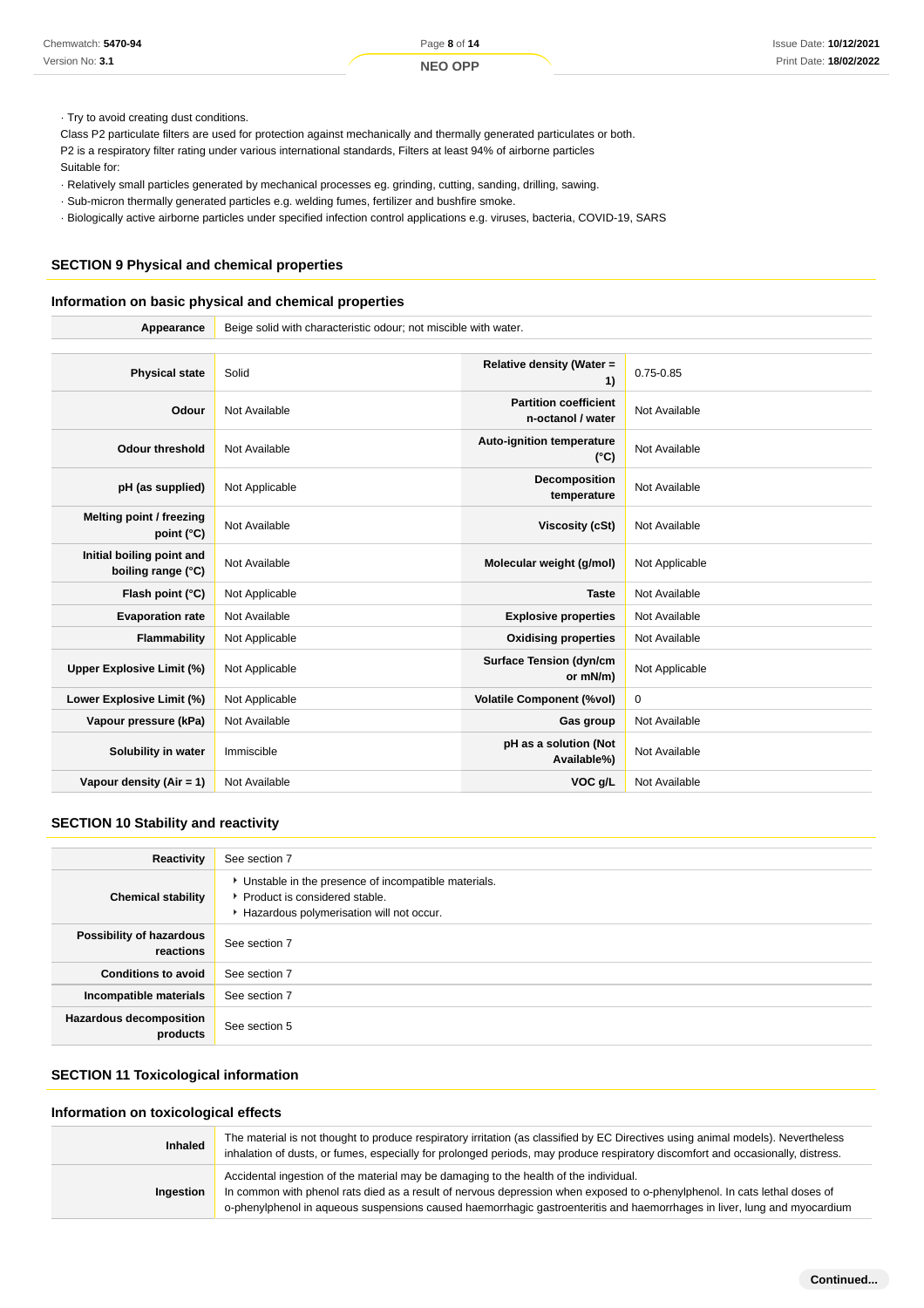| <b>Skin Contact</b> | Evidence exists, or practical experience predicts, that the material either produces inflammation of the skin in a substantial<br>number of individuals following direct contact, and/or produces significant inflammation when applied to the healthy intact skin of<br>animals, for up to four hours, such inflammation being present twenty-four hours or more after the end of the exposure period.<br>Skin irritation may also be present after prolonged or repeated exposure; this may result in a form of contact dermatitis<br>(nonallergic). The dermatitis is often characterised by skin redness (erythema) and swelling (oedema) which may progress to<br>blistering (vesiculation), scaling and thickening of the epidermis. At the microscopic level there may be intercellular oedema of<br>the spongy layer of the skin (spongiosis) and intracellular oedema of the epidermis.<br>The material may accentuate any pre-existing dermatitis condition<br>Open cuts, abraded or irritated skin should not be exposed to this material<br>Entry into the blood-stream through, for example, cuts, abrasions, puncture wounds or lesions, may produce systemic injury with<br>harmful effects. Examine the skin prior to the use of the material and ensure that any external damage is suitably protected.                                                                                                                                                                                                                                                                                                                                                                                                                                                                                                                                                                                                                                                                                                                                                                                                                                                                                                                                                                                                                                                                                                                                                                                                                                                                                                                                                                                                                                                                                                                                                                                                                                                                                                                                                                                                                                                                                                                                                                                                                                                     |
|---------------------|------------------------------------------------------------------------------------------------------------------------------------------------------------------------------------------------------------------------------------------------------------------------------------------------------------------------------------------------------------------------------------------------------------------------------------------------------------------------------------------------------------------------------------------------------------------------------------------------------------------------------------------------------------------------------------------------------------------------------------------------------------------------------------------------------------------------------------------------------------------------------------------------------------------------------------------------------------------------------------------------------------------------------------------------------------------------------------------------------------------------------------------------------------------------------------------------------------------------------------------------------------------------------------------------------------------------------------------------------------------------------------------------------------------------------------------------------------------------------------------------------------------------------------------------------------------------------------------------------------------------------------------------------------------------------------------------------------------------------------------------------------------------------------------------------------------------------------------------------------------------------------------------------------------------------------------------------------------------------------------------------------------------------------------------------------------------------------------------------------------------------------------------------------------------------------------------------------------------------------------------------------------------------------------------------------------------------------------------------------------------------------------------------------------------------------------------------------------------------------------------------------------------------------------------------------------------------------------------------------------------------------------------------------------------------------------------------------------------------------------------------------------------------------------------------------------------------------------------------------------------------------------------------------------------------------------------------------------------------------------------------------------------------------------------------------------------------------------------------------------------------------------------------------------------------------------------------------------------------------------------------------------------------------------------------------------------------------------------------------------------------|
| Eye                 | Evidence exists, or practical experience predicts, that the material may cause eye irritation in a substantial number of individuals<br>and/or may produce significant ocular lesions which are present twenty-four hours or more after instillation into the eye(s) of<br>experimental animals.<br>Repeated or prolonged eye contact may cause inflammation characterised by temporary redness (similar to windburn) of the<br>conjunctiva (conjunctivitis); temporary impairment of vision and/or other transient eye damage/ulceration may occur.                                                                                                                                                                                                                                                                                                                                                                                                                                                                                                                                                                                                                                                                                                                                                                                                                                                                                                                                                                                                                                                                                                                                                                                                                                                                                                                                                                                                                                                                                                                                                                                                                                                                                                                                                                                                                                                                                                                                                                                                                                                                                                                                                                                                                                                                                                                                                                                                                                                                                                                                                                                                                                                                                                                                                                                                                         |
| <b>Chronic</b>      | Repeated excessive exposures to high amounts of o-phenylphenol may cause liver, kidney and urinary bladder effects.<br>o-Phenyphenol has been shown to produce urinary bladder tumors in male rats fed exaggerated doses. [Dow]<br>Workers exposed chronically to high levels of biphenyl dust and vapours (up to 123 mg/m3 for 10 years) complained of<br>headache, fatigue, abdominal pain with nausea or diarrhoea and various symptoms of polyneuritis.<br>Neurological examination revealed varying degrees of damage to the central and peripheral nervous systems (decreased<br>conduction velocities, increased sensory thresholds and EEG and EMG abnormalities. Re-examination of several of the workers<br>after 2 years removed from exposure revealed further neural degeneration.<br>Diphenyl-containing compounds appear to be actively absorbed by the skin of all test animals in which studies were conducted.<br>Toxic effects involve changes in the heart, liver and kidneys.<br>When introduced by other routes (inhalation or subcutaneous injection), postmortem evidence shows injury to liver, kidneys,<br>myocardium and lungs following lethal exposure.<br>[Deichmann etal, Journal of Industrial Hygiene and Toxicology, 29, pp 1-13 1947]<br>Prolonged exposure to some derivatives of phenol may produce dermatitis, anorexia, weight loss, weakness, muscle aches and<br>pain, liver damage, dark urine, ochronosis, skin eruptions, diarrhoea, nervous disorders with headache, salivation, fainting,<br>increased skin and scleral pigmentation, vertigo and mental disorders. Liver and kidney damage may also ensue. Chronic phenol<br>toxicity was first noted in medical personnel in the late 1800s when 5 and 10% phenol was used as a skin disinfectant. The term<br>carbolic (phenol) marasmus was given to this syndrome.<br>Addition of structurally related phenolic compounds to the diet of Syrian golden hamsters induced forestomach hyperplasia and<br>tumours. These compounds included 2(3)-tert-butyl-4-methoxphenol (BHA) (CAS RN: 25013-16-5), 2-tert-butyl-4-methylphenol<br>(TBMP) (29759-28-2) and p-tert-butylphenol (PTBP) (98-54-4); less active were catechol (154-23-4), p-methylphenol (331-39-5),<br>methylhydroquinone (MHQ) (95-71-6) and pyrogallol (87-66-1), whilst no activity was seen with resorcinol (108-46-3),<br>hydroquinone (123-31-9), propylparaben (94-13-3) and tert-butylhydroquinone (TBHQ) (1948-33-0).<br>In autoradiographic studies, intake of BHA, TBMP, catechol, PMOP, PTBP and MHQ resulted in a significant increase in the<br>labelling index of the forestomach epithelium, whilst PMOP induced epithelial damage and pyloric regenerative hyperplasia.<br>Catechol, CA and PYMP induced similar but less marked alterations. Both catechol and PMOP increased the labelling index in<br>the glandular stomach. The urinary bladder was free from histo-pathological lesions, but propylparabene, catechol, TBHQ and<br>MHQ increased the labelling index. The authors of this study concluded that long term administration of PTBP and TBMP may be<br>carcinogenic for hamster forestomach and that both 1-hydroxy and tert-butyl substituents may play a role in the induction of<br>forestomach tumours.<br>Hiros, M., et al: Carcinogenesis, Vol 7, pp 1285-1289; 1986 |

|                | <b>TOXICITY</b>                                                                                        | <b>IRRITATION</b>                                                                                                     |
|----------------|--------------------------------------------------------------------------------------------------------|-----------------------------------------------------------------------------------------------------------------------|
| <b>NEO OPP</b> | Not Available                                                                                          | Not Available                                                                                                         |
|                | <b>TOXICITY</b>                                                                                        | <b>IRRITATION</b>                                                                                                     |
| o-phenylphenol | dermal (rat) LD50: >2000 mg/kg <sup>[1]</sup>                                                          | Eye (rabbit): 0.05 mg/24h SEVERE                                                                                      |
|                | Inhalation(Rat) LC50; $>0.036$ mg/L4h <sup>[1]</sup>                                                   | Skin (rabbit): 20 mg/24h-moderate                                                                                     |
|                | Oral (Rat) LD50; 2000 mg/kg <sup>[2]</sup>                                                             | Skin (rabbit): 250 mg                                                                                                 |
| Legend:        | Unless otherwise specified data extracted from RTECS - Register of Toxic Effect of chemical Substances | 1. Value obtained from Europe ECHA Registered Substances - Acute toxicity 2.* Value obtained from manufacturer's SDS. |

**O-PHENYLPHENOL**

Asthma-like symptoms may continue for months or even years after exposure to the material ceases. This may be due to a non-allergenic condition known as reactive airways dysfunction syndrome (RADS) which can occur following exposure to high levels of highly irritating compound. Key criteria for the diagnosis of RADS include the absence of preceding respiratory disease, in a non-atopic individual, with abrupt onset of persistent asthma-like symptoms within minutes to hours of a documented exposure to the irritant. A reversible airflow pattern, on spirometry, with the presence of moderate to severe bronchial hyperreactivity on methacholine challenge testing and the lack of minimal lymphocytic inflammation, without eosinophilia, have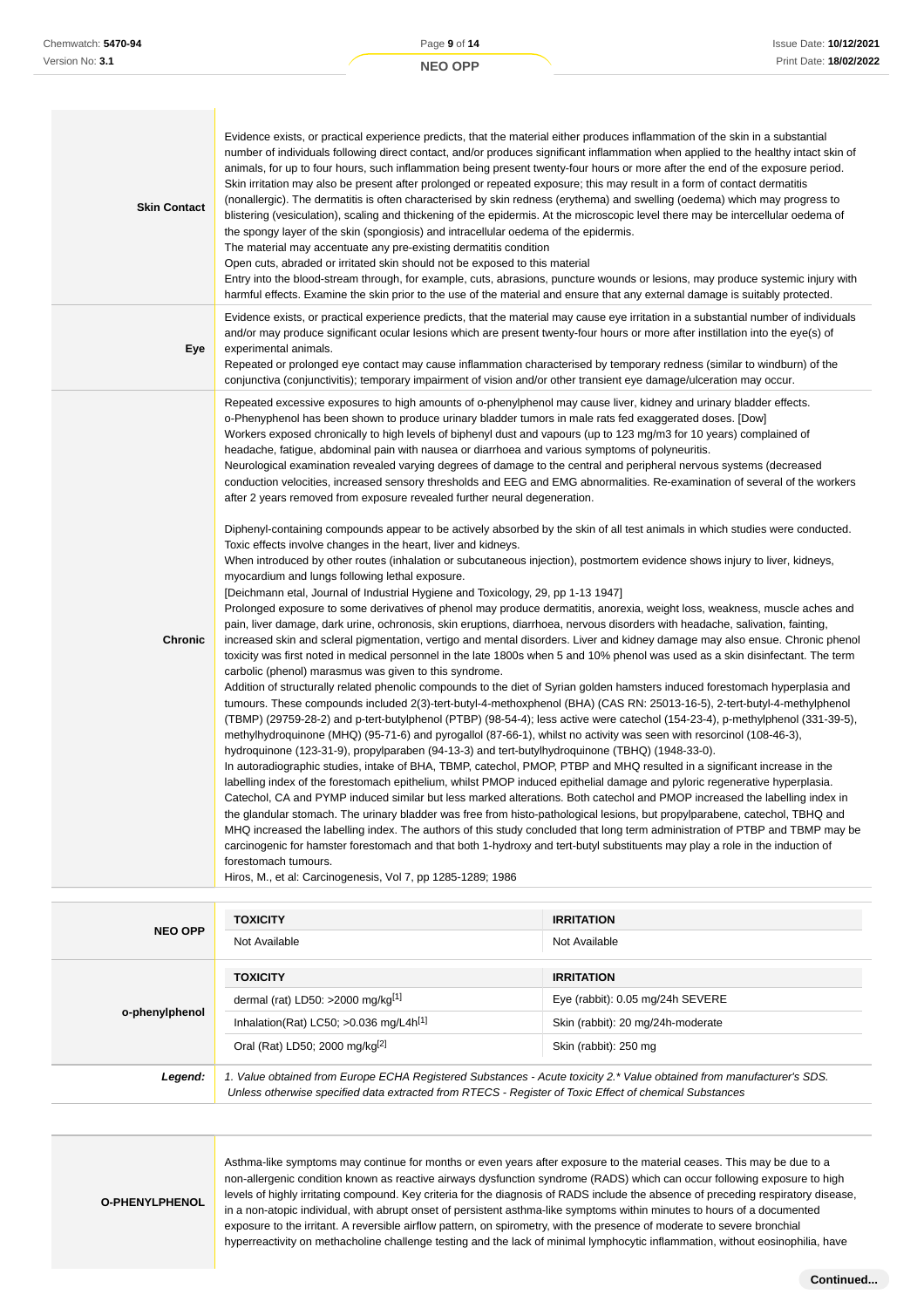| Chemwatch: 5470-94 |                                                                                                                                                                         | Page 10 of 14                                                                                                                                                                                                                                        | <b>Issue Date: 10/12/2021</b>                                                                                                                                                                                                                                                                                                                                                                                                                                                                                                                                                                                                                                                                                                                                                                                                                                                                                                                  |
|--------------------|-------------------------------------------------------------------------------------------------------------------------------------------------------------------------|------------------------------------------------------------------------------------------------------------------------------------------------------------------------------------------------------------------------------------------------------|------------------------------------------------------------------------------------------------------------------------------------------------------------------------------------------------------------------------------------------------------------------------------------------------------------------------------------------------------------------------------------------------------------------------------------------------------------------------------------------------------------------------------------------------------------------------------------------------------------------------------------------------------------------------------------------------------------------------------------------------------------------------------------------------------------------------------------------------------------------------------------------------------------------------------------------------|
| Version No: 3.1    |                                                                                                                                                                         | <b>NEO OPP</b>                                                                                                                                                                                                                                       | Print Date: 18/02/2022                                                                                                                                                                                                                                                                                                                                                                                                                                                                                                                                                                                                                                                                                                                                                                                                                                                                                                                         |
|                    | production.<br>irritants may produce conjunctivitis.<br>The substance is classified by IARC as Group 3:<br><b>NOT</b> classifiable as to its carcinogenicity to humans. | intercellular oedema of the spongy layer (spongiosis) and intracellular oedema of the epidermis.<br>Evidence of carcinogenicity may be inadequate or limited in animal testing.<br>Tumorigenic - Carcinogenic by RTECS criteria. ADI: 0.02 mg/kg/day | also been included in the criteria for diagnosis of RADS. RADS (or asthma) following an irritating inhalation is an infrequent<br>disorder with rates related to the concentration of and duration of exposure to the irritating substance. Industrial bronchitis, on the<br>other hand, is a disorder that occurs as result of exposure due to high concentrations of irritating substance (often particulate in<br>nature) and is completely reversible after exposure ceases. The disorder is characterised by dyspnea, cough and mucus<br>The material may produce severe irritation to the eye causing pronounced inflammation. Repeated or prolonged exposure to<br>The material may cause skin irritation after prolonged or repeated exposure and may produce a contact dermatitis (nonallergic).<br>This form of dermatitis is often characterised by skin redness (erythema) and swelling the epidermis. Histologically there may be |

| <b>Acute Toxicity</b>                       | $\boldsymbol{\mathsf{x}}$ | Carcinogenicity                 | × |
|---------------------------------------------|---------------------------|---------------------------------|---|
| <b>Skin Irritation/Corrosion</b>            | $\checkmark$              | Reproductivity                  | × |
| <b>Serious Eye</b><br>Damage/Irritation     | $\checkmark$              | <b>STOT - Single Exposure</b>   | × |
| <b>Respiratory or Skin</b><br>sensitisation | ×                         | <b>STOT - Repeated Exposure</b> | × |
| <b>Mutagenicity</b>                         | ×                         | <b>Aspiration Hazard</b>        | × |

Legend:  $\mathsf{X}$  – Data either not available or does not fill the criteria for classification  $\blacktriangleright$  – Data available to make classification

# **SECTION 12 Ecological information**

|                | Endpoint                | <b>Test Duration (hr)</b> | <b>Species</b>                                                                                                                | Value            | Source                  |
|----------------|-------------------------|---------------------------|-------------------------------------------------------------------------------------------------------------------------------|------------------|-------------------------|
| <b>NEO OPP</b> | <b>Not</b><br>Available | Not Available             | Not Available                                                                                                                 | Not<br>Available | <b>Not</b><br>Available |
|                | Endpoint                | <b>Test Duration (hr)</b> | <b>Species</b>                                                                                                                | Value            | <b>Source</b>           |
|                | EC10(ECx)               | 72h                       | Algae or other aquatic plants                                                                                                 | $0.38$ mg/l      | 1                       |
| o-phenylphenol | <b>LC50</b>             | 96h                       | Fish                                                                                                                          | $2.3$ mg/l       |                         |
|                | EC50                    | 72h                       | Algae or other aquatic plants                                                                                                 | $0.85$ mg/l      |                         |
|                | EC50                    | 48h                       | Crustacea                                                                                                                     | $1 - 2.4$ mg/l   | 4                       |
|                | EC50                    | 96h                       | Algae or other aquatic plants                                                                                                 | $1.32$ mg/l      | $\overline{2}$          |
| Legend:        |                         |                           | Extracted from 1. IUCLID Toxicity Data 2. Europe ECHA Registered Substances - Ecotoxicological Information - Aquatic Toxicity |                  |                         |

Toxic to aquatic organisms, may cause long-term adverse effects in the aquatic environment.

Do NOT allow product to come in contact with surface waters or to intertidal areas below the mean high water mark. Do not contaminate water when cleaning equipment or disposing of equipment wash-waters.

Wastes resulting from use of the product must be disposed of on site or at approved waste sites.

**DO NOT** discharge into sewer or waterways.

#### **Persistence and degradability**

| Ingredient     | Persistence: Water/Soil   | Persistence: Air              |
|----------------|---------------------------|-------------------------------|
| o-phenylphenol | LOW (Half-life = 14 days) | LOW (Half-life $= 0.92$ days) |

# **Bioaccumulative potential**

| Ingredient     | <b>Bioaccumulation</b> |
|----------------|------------------------|
| o-phenylphenol | LOW (LogKOW = $3.09$ ) |

# **Mobility in soil**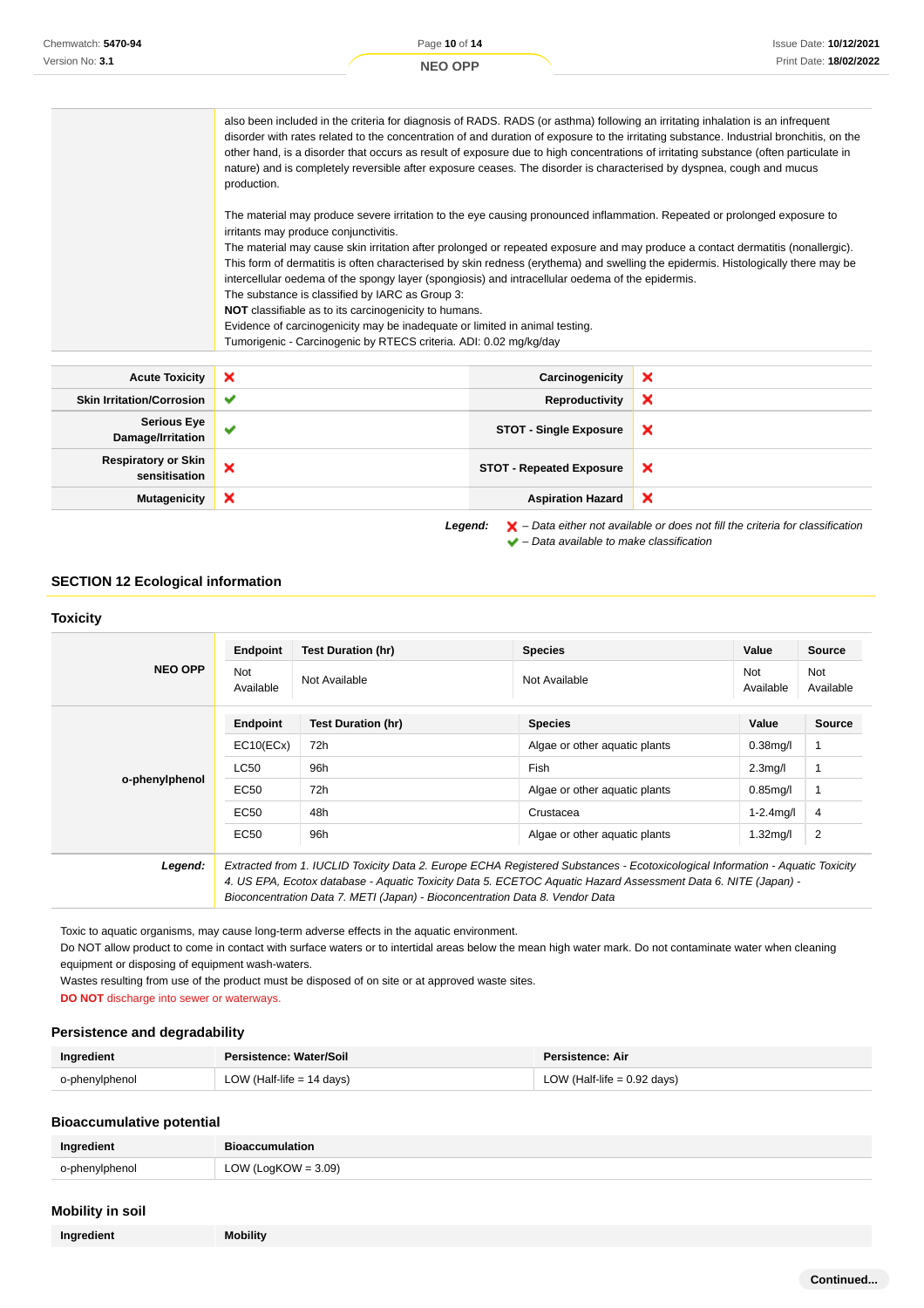| Ingredient     | <b>Mobility</b>     |
|----------------|---------------------|
| o-phenylphenol | $LOW (KOC = 10330)$ |

# **SECTION 13 Disposal considerations**

| Waste treatment methods                |                                                                                                                                                                                                                                                                                                                                                                                                                                                                                                                                                 |  |
|----------------------------------------|-------------------------------------------------------------------------------------------------------------------------------------------------------------------------------------------------------------------------------------------------------------------------------------------------------------------------------------------------------------------------------------------------------------------------------------------------------------------------------------------------------------------------------------------------|--|
| <b>Product / Packaging</b><br>disposal | Recycle wherever possible.<br>► Consult manufacturer for recycling options or consult local or regional waste management authority for disposal if no suitable<br>treatment or disposal facility can be identified.<br>Dispose of by: burial in a land-fill specifically licensed to accept chemical and / or pharmaceutical wastes or Incineration in a<br>licensed apparatus (after admixture with suitable combustible material)<br>Decontaminate empty containers. Observe all label safeguards until containers are cleaned and destroyed. |  |

# **SECTION 14 Transport information**

# **Labels Required**



# **Land transport (ADG)**

| <b>UN number</b>                | 3077                                                                     |                                                                              |  |  |
|---------------------------------|--------------------------------------------------------------------------|------------------------------------------------------------------------------|--|--|
| UN proper shipping name         |                                                                          | ENVIRONMENTALLY HAZARDOUS SUBSTANCE, SOLID, N.O.S. (contains o-phenylphenol) |  |  |
| Transport hazard class(es)      | 9<br><b>Class</b><br><b>Subrisk</b><br>Not Applicable                    |                                                                              |  |  |
| Packing group                   | $\mathbf{III}$                                                           |                                                                              |  |  |
| <b>Environmental hazard</b>     | Environmentally hazardous                                                |                                                                              |  |  |
| Special precautions for<br>user | Special provisions<br>274 331 335 375 AU01<br>Limited quantity<br>$5$ kg |                                                                              |  |  |

Environmentally Hazardous Substances meeting the descriptions of UN 3077 or UN 3082 are not subject to this Code when transported by road or rail in;

(a) packagings;

(b) IBCs; or

(c) any other receptacle not exceeding 500 kg(L).

- Australian Special Provisions (SP AU01) - ADG Code 7th Ed.

# **Air transport (ICAO-IATA / DGR)**

| <b>UN number</b>                | 3077                                                                           |                           |                                |  |
|---------------------------------|--------------------------------------------------------------------------------|---------------------------|--------------------------------|--|
| UN proper shipping name         | Environmentally hazardous substance, solid, n.o.s. * (contains o-phenylphenol) |                           |                                |  |
| Transport hazard class(es)      | <b>ICAO/IATA Class</b><br><b>ICAO / IATA Subrisk</b><br><b>ERG Code</b>        | 9<br>Not Applicable<br>9L |                                |  |
| Packing group                   | $\mathbf{III}$                                                                 |                           |                                |  |
| <b>Environmental hazard</b>     | Environmentally hazardous                                                      |                           |                                |  |
| Special precautions for<br>user | Special provisions<br>Cargo Only Packing Instructions                          |                           | A97 A158 A179 A197 A215<br>956 |  |

**Continued...**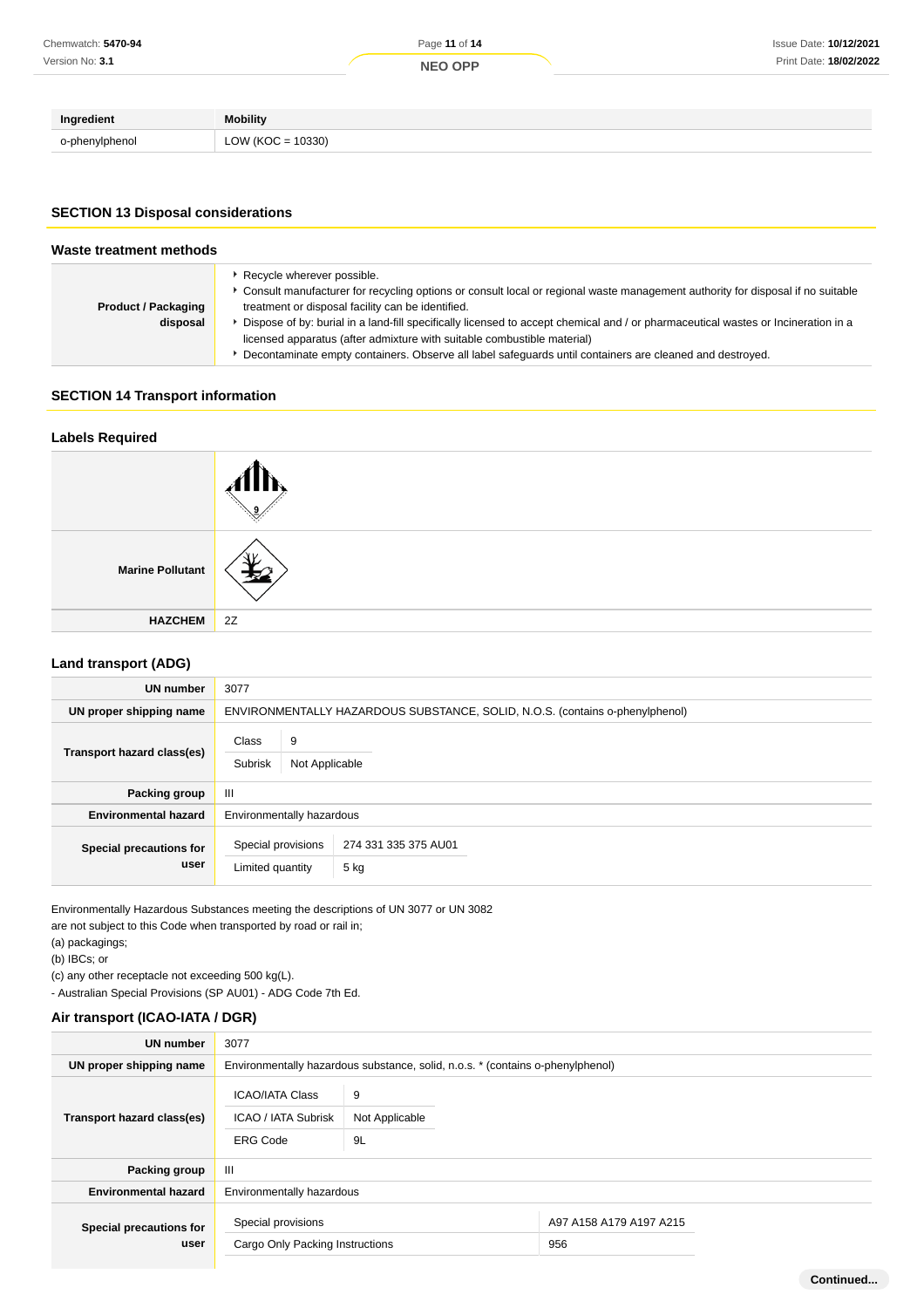| Cargo Only Maximum Qty / Pack                             | 400 kg  |
|-----------------------------------------------------------|---------|
| Passenger and Cargo Packing Instructions                  | 956     |
| Passenger and Cargo Maximum Qty / Pack                    | 400 kg  |
| Passenger and Cargo Limited Quantity Packing Instructions | Y956    |
| Passenger and Cargo Limited Maximum Qty / Pack            | 30 kg G |

#### **Sea transport (IMDG-Code / GGVSee)**

| <b>UN number</b>                | 3077                                                                 |                                                                              |  |  |
|---------------------------------|----------------------------------------------------------------------|------------------------------------------------------------------------------|--|--|
| UN proper shipping name         |                                                                      | ENVIRONMENTALLY HAZARDOUS SUBSTANCE, SOLID, N.O.S. (contains o-phenylphenol) |  |  |
| Transport hazard class(es)      | 9<br><b>IMDG Class</b><br><b>IMDG Subrisk</b><br>Not Applicable      |                                                                              |  |  |
| <b>Packing group</b>            | Ш                                                                    |                                                                              |  |  |
| <b>Environmental hazard</b>     | <b>Marine Pollutant</b>                                              |                                                                              |  |  |
| Special precautions for<br>user | <b>EMS Number</b><br>Special provisions<br><b>Limited Quantities</b> | $F-A$ , S-F<br>274 335 966 967 969<br>5 kg                                   |  |  |

# **Transport in bulk according to Annex II of MARPOL and the IBC code**

Not Applicable

# **Transport in bulk in accordance with MARPOL Annex V and the IMSBC Code**

| <b>Product name</b> | Group         |
|---------------------|---------------|
| o-phenylphenol      | Not Available |

# **Transport in bulk in accordance with the ICG Code**

| <b>Product name</b> | <b>Ship Type</b> |
|---------------------|------------------|
| o-phenylphenol      | Not Available    |

# **SECTION 15 Regulatory information**

# **Safety, health and environmental regulations / legislation specific for the substance or mixture**

#### **o-phenylphenol is found on the following regulatory lists** Australia Hazardous Chemical Information System (HCIS) - Hazardous Chemicals Australia Standard for the Uniform Scheduling of Medicines and Poisons (SUSMP) - Schedule 5 Chemical Footprint Project - Chemicals of High Concern List International Agency for Research on Cancer (IARC) - Agents Classified by the IARC Monographs

Australian Inventory of Industrial Chemicals (AIIC)

# **National Inventory Status**

| <b>National Inventory</b>                          | <b>Status</b>       |  |  |
|----------------------------------------------------|---------------------|--|--|
| Australia - AIIC / Australia<br>Non-Industrial Use | Yes                 |  |  |
| Canada - DSL                                       | Yes                 |  |  |
| Canada - NDSL                                      | No (o-phenylphenol) |  |  |
| China - IECSC                                      | Yes                 |  |  |
| Europe - EINEC / ELINCS /<br><b>NLP</b>            | Yes                 |  |  |
| Japan - ENCS                                       | Yes                 |  |  |
| Korea - KECI                                       | Yes                 |  |  |
| New Zealand - NZIoC                                | Yes                 |  |  |
| Philippines - PICCS                                | Yes                 |  |  |
| USA - TSCA                                         | Yes                 |  |  |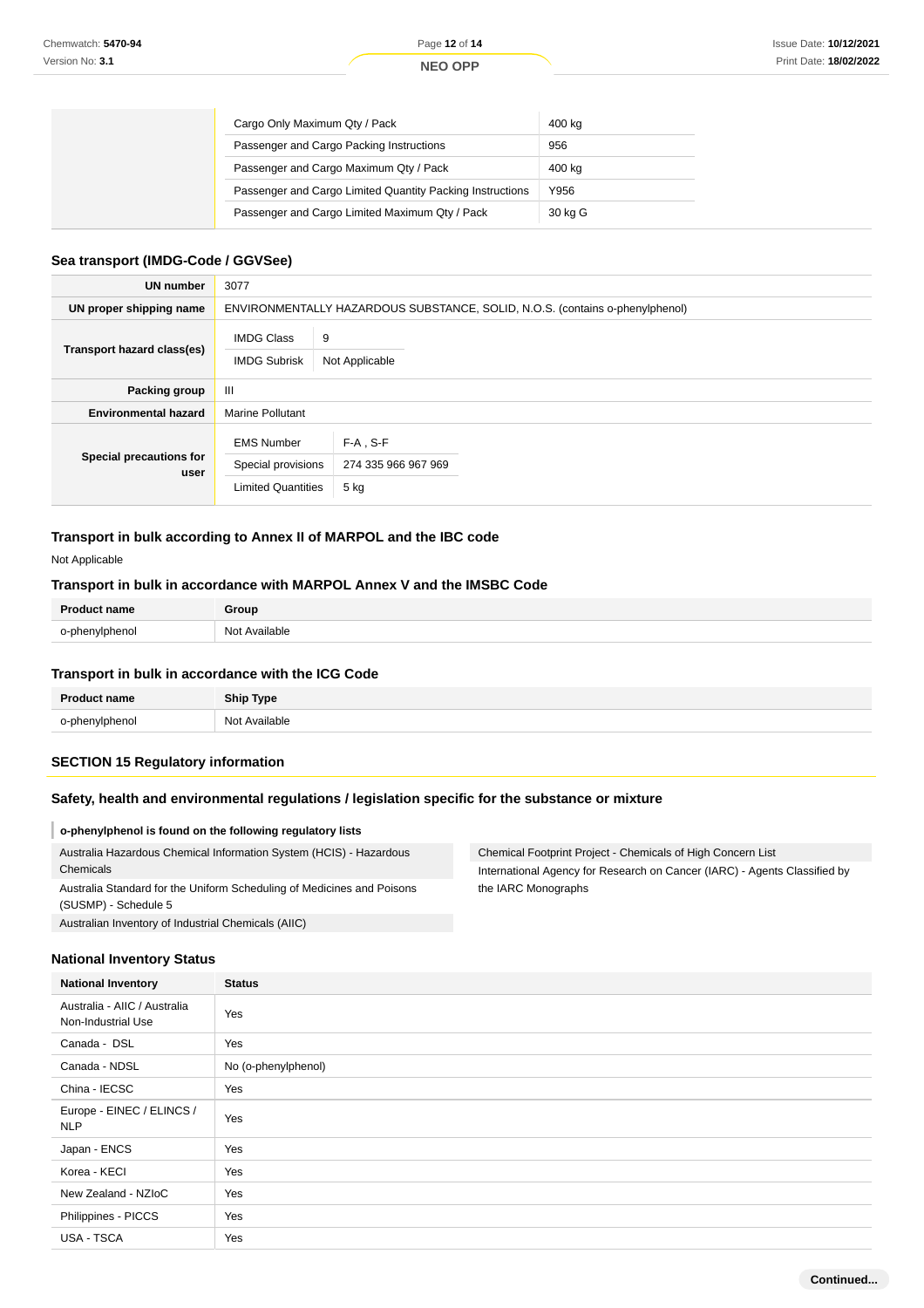| <b>National Inventory</b> | <b>Status</b>                                                                                                                             |  |  |
|---------------------------|-------------------------------------------------------------------------------------------------------------------------------------------|--|--|
| Taiwan - TCSI             | Yes                                                                                                                                       |  |  |
| Mexico - INSQ             | Yes                                                                                                                                       |  |  |
| Vietnam - NCI             | Yes                                                                                                                                       |  |  |
| Russia - FBEPH            | Yes                                                                                                                                       |  |  |
|                           | $Yes = All CAS declared ingredients are on the inventory$                                                                                 |  |  |
| Legend:                   | No = One or more of the CAS listed ingredients are not on the inventory. These ingredients may be exempt or will require<br>registration. |  |  |

### **SECTION 16 Other information**

| $P_{\text{atm}}$ |  |
|------------------|--|
|                  |  |

#### **SDS Version Summary**

| <b>Version</b> | Date of Update | <b>Sections Updated</b>                                               |
|----------------|----------------|-----------------------------------------------------------------------|
| <u></u>        | 30/06/2021     | Ingredients                                                           |
| 3.1            | 10/12/2021     | Classification change due to full database hazard calculation/update. |

#### **Other information**

Classification of the preparation and its individual components has drawn on official and authoritative sources as well as independent review by the Chemwatch Classification committee using available literature references.

The SDS is a Hazard Communication tool and should be used to assist in the Risk Assessment. Many factors determine whether the reported Hazards are Risks in the workplace or other settings. Risks may be determined by reference to Exposures Scenarios. Scale of use, frequency of use and current or available engineering controls must be considered.

#### **Definitions and abbreviations**

PC-TWA: Permissible Concentration-Time Weighted Average PC-STEL: Permissible Concentration-Short Term Exposure Limit IARC: International Agency for Research on Cancer ACGIH: American Conference of Governmental Industrial Hygienists STEL: Short Term Exposure Limit TEEL: Temporary Emergency Exposure Limit。 IDLH: Immediately Dangerous to Life or Health Concentrations ES: Exposure Standard OSF: Odour Safety Factor NOAEL :No Observed Adverse Effect Level LOAEL: Lowest Observed Adverse Effect Level TLV: Threshold Limit Value LOD: Limit Of Detection OTV: Odour Threshold Value BCF: BioConcentration Factors BEI: Biological Exposure Index AIIC: Australian Inventory of Industrial Chemicals DSL: Domestic Substances List NDSL: Non-Domestic Substances List IECSC: Inventory of Existing Chemical Substance in China EINECS: European INventory of Existing Commercial chemical Substances ELINCS: European List of Notified Chemical Substances NLP: No-Longer Polymers ENCS: Existing and New Chemical Substances Inventory KECI: Korea Existing Chemicals Inventory NZIoC: New Zealand Inventory of Chemicals PICCS: Philippine Inventory of Chemicals and Chemical Substances TSCA: Toxic Substances Control Act TCSI: Taiwan Chemical Substance Inventory INSQ: Inventario Nacional de Sustancias Químicas NCI: National Chemical Inventory FBEPH: Russian Register of Potentially Hazardous Chemical and Biological Substances

This document is copyright.

Apart from any fair dealing for the purposes of private study, research, review or criticism, as permitted under the Copyright Act, no part may be reproduced by any